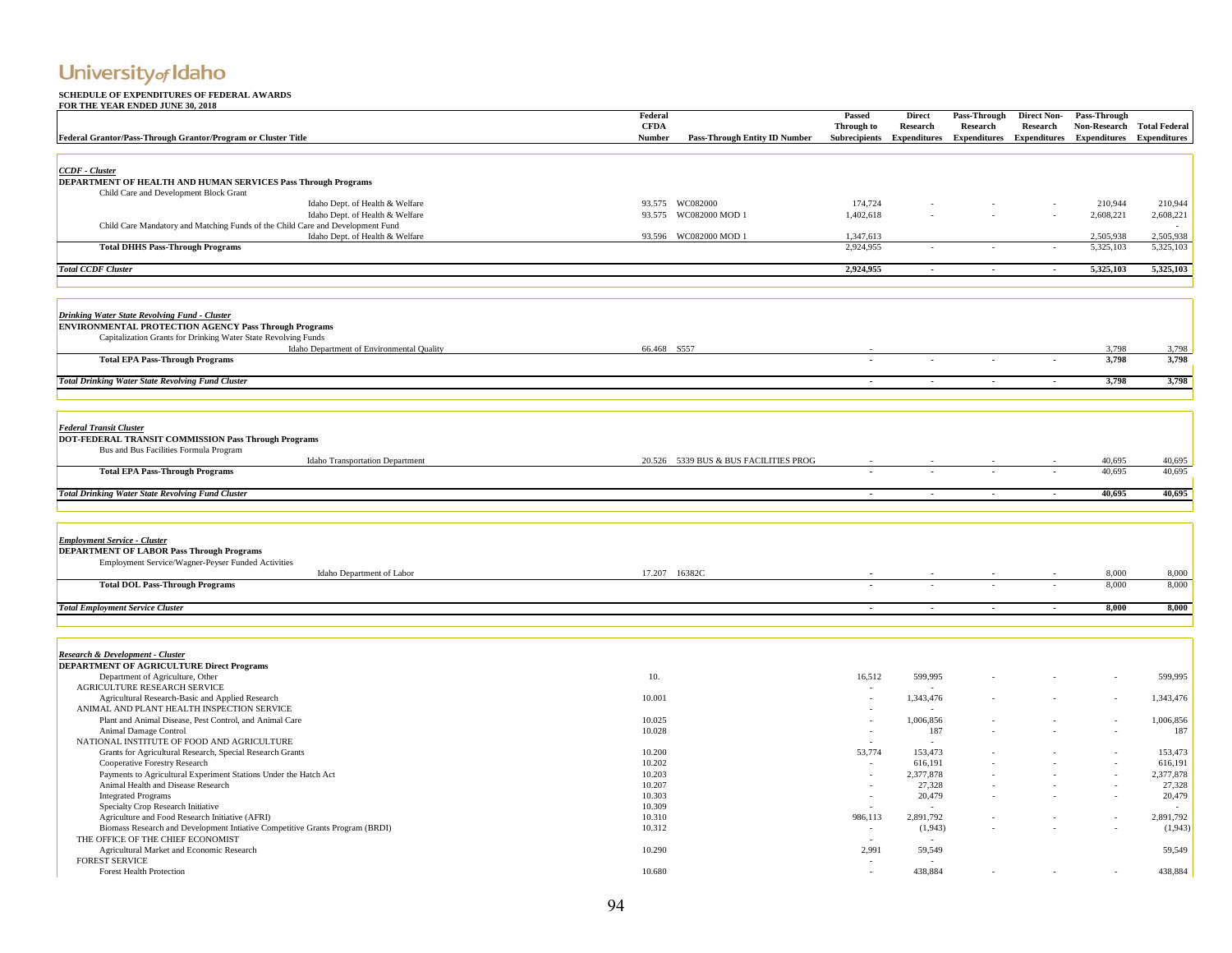|                                                                                      |                                                      | Federal          |                                              | Passed               | <b>Direct</b>       | Pass-Through            | <b>Direct Non-</b>  | Pass-Through |                                  |
|--------------------------------------------------------------------------------------|------------------------------------------------------|------------------|----------------------------------------------|----------------------|---------------------|-------------------------|---------------------|--------------|----------------------------------|
|                                                                                      |                                                      | <b>CFDA</b>      |                                              | Through to           | Research            | Research                | Research            |              | Non-Research Total Federal       |
| Federal Grantor/Pass-Through Grantor/Program or Cluster Title                        |                                                      | Number           | Pass-Through Entity ID Number                | <b>Subrecipients</b> | <b>Expenditures</b> | <b>Expenditures</b>     | <b>Expenditures</b> |              | <b>Expenditures</b> Expenditures |
|                                                                                      |                                                      |                  |                                              |                      |                     |                         |                     |              |                                  |
| FOREIGN AGRICULTURAL SERVICE                                                         |                                                      |                  |                                              |                      |                     |                         |                     |              |                                  |
| Scientific Cooperation and Research                                                  |                                                      | 10.961           |                                              |                      | 16,387              |                         |                     |              | 16.387                           |
| NATURAL RESOURCES CONSERVATION SERVICE                                               |                                                      |                  |                                              |                      | in a                |                         |                     |              |                                  |
| Soil & Water Conservation                                                            |                                                      | 10.902<br>10.907 |                                              |                      | 170,957             |                         |                     |              | 170,957<br>11,188                |
| Snow Survey and Water Supply Forecasting<br>Environmental Quality Incentives Program |                                                      | 10.912           |                                              |                      | 11,188<br>14,047    |                         |                     |              | 14,047                           |
| <b>Total USDA Direct Programs</b>                                                    |                                                      |                  |                                              | 1.059.390            | 9,746,724           | ÷.                      |                     |              | 9,746,724                        |
|                                                                                      |                                                      |                  |                                              |                      |                     |                         |                     |              |                                  |
| DEPARTMENT OF AGRICULTURE Pass Through Programs                                      |                                                      |                  |                                              |                      |                     |                         |                     |              |                                  |
| Department of Agriculture, Other                                                     |                                                      | 10.              |                                              |                      |                     |                         |                     |              |                                  |
|                                                                                      | Western Forestry & Conservation Assn                 | 10.              | 00683M                                       |                      |                     | 17,017                  |                     |              | 17,017                           |
|                                                                                      | Oregon State University                              | 10.              | DA833A-A                                     |                      | $\sim$              | 45,229                  | $\sim$              | $\sim$       | 45,229                           |
|                                                                                      | <b>Boise State University</b>                        |                  | 10. WAIT EARLY SETUP                         |                      |                     | 1.433                   |                     |              | 1,433                            |
| ANIMAL AND PLANT HEALTH INSPECTION SERVICE                                           |                                                      |                  |                                              |                      |                     |                         |                     |              |                                  |
| Plant and Animal Disease, Pest Control, and Animal Care                              |                                                      | 10.025           |                                              |                      |                     |                         |                     |              |                                  |
|                                                                                      | <b>Boise State University</b>                        |                  | 10.025 7431-A                                |                      |                     | 85,381                  |                     |              | 85,381                           |
|                                                                                      | <b>USDA Agricultural Research Ser</b>                | 10.025           | 59-8062-7-004                                |                      |                     | 9,577                   |                     |              | 9,577                            |
| AGRICULTURAL MARKETING SERVICE                                                       |                                                      |                  |                                              |                      |                     |                         |                     |              |                                  |
| Specialty Crop Block Grant Program - Farm Bill                                       |                                                      | 10.170           |                                              |                      |                     |                         |                     |              |                                  |
|                                                                                      | Idaho Department of Agriculture                      | 10.170           | 2015 FARM BILL SCBGP-FB                      |                      |                     | 65,868                  |                     |              | 65,868                           |
|                                                                                      | Idaho Apple Commission                               | 10.170           | 14584                                        |                      |                     | 6,470                   |                     |              | 6,470                            |
|                                                                                      | Idaho Bean Commission<br>Idaho Bean Commission       | 10.170           | 14598                                        |                      |                     | $\overline{\mathbf{3}}$ |                     |              | 3<br>47.673                      |
|                                                                                      | Idaho Department of Agriculture                      | 10.170<br>10.170 | 15550 SCBGP<br>2014 Farm Bill SCBGP-FB       |                      |                     | 47.673<br>2.525         |                     |              | 2,525                            |
|                                                                                      | Idaho Department of Agriculture                      | 10.170           | 2016 SCBGP-FB                                |                      |                     | 21,472                  |                     |              | 21,472                           |
|                                                                                      | Idaho Department of Agriculture                      | 10.170           | 2017 SCBGP-FB                                |                      |                     | 42,225                  |                     |              | 42,225                           |
|                                                                                      | Idaho Eastern Oregon Onion Comm                      | 10.170           | 16678                                        |                      |                     | 71,380                  |                     |              | 71,380                           |
|                                                                                      | Idaho Nursery and Landscape Association              | 10.170           | 16660                                        |                      |                     | 51.795                  |                     |              | 51.795                           |
|                                                                                      | <b>Idaho Potato Commission</b>                       |                  | 10.170 2016 SCBGP                            |                      |                     | 30.182                  |                     |              | 30,182                           |
|                                                                                      | Idaho Bean Commission                                | 10.170           | 2015 FARM BILL SCBGP-FB                      |                      |                     | 31,779                  |                     |              | 31,779                           |
|                                                                                      | Idaho Bean Commission                                | 10.170           | IBC 2017 SCBG-FB                             |                      |                     | 10,484                  |                     |              | 10,484                           |
|                                                                                      | Idaho Department of Agriculture                      | 10.170           | 2015 SCBGP-FB                                |                      |                     | 35,459                  |                     |              | 35,459                           |
|                                                                                      | Idaho Department of Agriculture                      | 10.170           | 2016 SCBGP-FB                                |                      |                     | 120.741                 |                     |              | 120.741                          |
|                                                                                      | <b>Idaho Potato Commission</b>                       | 10.170           | 15-SCBGP-ID-0015                             |                      |                     | 38.718                  |                     |              | 38,718                           |
|                                                                                      | Idaho Potato Commission                              | 10.170           | 16-SCBGP-ID-0034                             |                      |                     | 18,029                  |                     |              | 18,029                           |
|                                                                                      | Idaho Potato Commission                              | 10.170           | 2014 FARM BILL SCBGP-FB                      | $\sim$               |                     | 14,221                  |                     |              | 14,221                           |
|                                                                                      | Idaho Potato Commission                              | 10.170           | 2015 SCBGP                                   | 9,212                |                     | 35,275                  |                     |              | 35,275                           |
|                                                                                      | Idaho Potato Commission                              | 10.170           | IPC 2019 17640                               |                      |                     | 3,145                   |                     |              | 3,145                            |
|                                                                                      | North Dakota State University                        | 10.170           | FAR026391                                    |                      |                     | 37,798                  |                     |              | 37,798                           |
| NATIONAL INSTITUTE OF FOOD AND AGRICULTURE                                           |                                                      |                  |                                              |                      |                     |                         |                     |              |                                  |
| Grants for Agricultural Research, Special Research Grants                            |                                                      | 10.200           |                                              |                      |                     |                         |                     |              |                                  |
|                                                                                      | University of California, Davis                      | 10.200           | 201502587-09-UID-Hirnyck-FoodU               |                      |                     | 45,441                  |                     |              | 45,441                           |
|                                                                                      | University of Washington                             | 10.200           | <b>UWSC8211</b>                              |                      |                     | 24,148                  |                     |              | 24,148                           |
|                                                                                      | University of Washington<br>University of Washington | 10.200<br>10.200 | <b>UWSC8214 BPO2850</b><br>UWSC8840 BPO12502 |                      |                     | 668<br>2.379            |                     |              | 668<br>2.379                     |
|                                                                                      | Washington State University                          | 10.200           | 105577 G003658                               |                      |                     | 127,819                 |                     |              | 127,819                          |
|                                                                                      | Washington State University                          | 10.200           | 105577_G003658                               |                      |                     | 107,375                 |                     |              | 107,375                          |
|                                                                                      | University of Washington                             | 10.200           | <b>UWSC8215</b>                              |                      |                     | 20,403                  |                     |              | 20,403                           |
|                                                                                      | University of Washington                             | 10.200           | UWSC10296 BPO 29474                          |                      |                     | 24,667                  |                     |              | 24,667                           |
| Animal Health and Disease Research                                                   |                                                      | 10.207           |                                              |                      |                     |                         |                     |              |                                  |
|                                                                                      | Washington State University                          | 10.207           | 59-6020-6-001                                |                      |                     | 24,450                  |                     |              | 24,450                           |
| Small Business Innovation Research                                                   |                                                      | 10.212           |                                              |                      |                     |                         |                     |              |                                  |
|                                                                                      | North Carolina St. University                        | 10.212           | 18258                                        |                      |                     | 14,368                  |                     |              | 14,368                           |
|                                                                                      | Oregon Department of Foresty                         | 10.212           | PHERONYM2017                                 |                      |                     | 512                     |                     |              | 512                              |
| Sustainable Agriculture Research and Education                                       |                                                      | 10.215           |                                              |                      |                     |                         |                     |              |                                  |
|                                                                                      | Utah State University                                | 10.215           | 150893-00001-173                             | 35,072               |                     | 133,532                 |                     |              | 133,532                          |
|                                                                                      | Washington State University                          | 10.215           | 124974 G003582                               | $\sim$               |                     | 20,845                  |                     |              | 20,845                           |
| Homeland Security_Agriculture                                                        |                                                      | 10.304           |                                              |                      |                     |                         |                     |              |                                  |
|                                                                                      | Univ of California, Regents                          | 10.304           | 201603794-07                                 |                      |                     | 7,250                   |                     |              | 7,250                            |
| Specialty Crop Research Initiative                                                   |                                                      | 10.309           |                                              |                      |                     |                         |                     |              |                                  |
|                                                                                      | Cornell University                                   | 10.309           | 79611-10749                                  |                      |                     | 16,090                  |                     |              | 16,090                           |
|                                                                                      | <b>USDA Agricultural Research Ser</b>                | 10.309           | 58-2092-7-001                                |                      |                     | 64,392                  |                     |              | 64,392                           |
|                                                                                      | Washington State University                          | 10.309           | 123535 G003384                               |                      |                     | 6,844                   |                     |              | 6,844                            |
|                                                                                      | <b>Washington State University</b>                   | 10.309           | 125970-G003586                               |                      |                     | 23,892                  |                     |              | 23,892                           |
|                                                                                      | Colorado State University                            | 10.309           | G-01363-01                                   |                      |                     | 8,740                   |                     |              | 8,740                            |
|                                                                                      | Cornell University                                   | 10.309           | 73999-10424                                  |                      |                     | 464,981                 |                     |              | 464,981                          |
|                                                                                      | Washington State University                          | 10.309           | 125970-G003586 MOD 1                         |                      |                     | 56,148                  |                     |              | 56,148                           |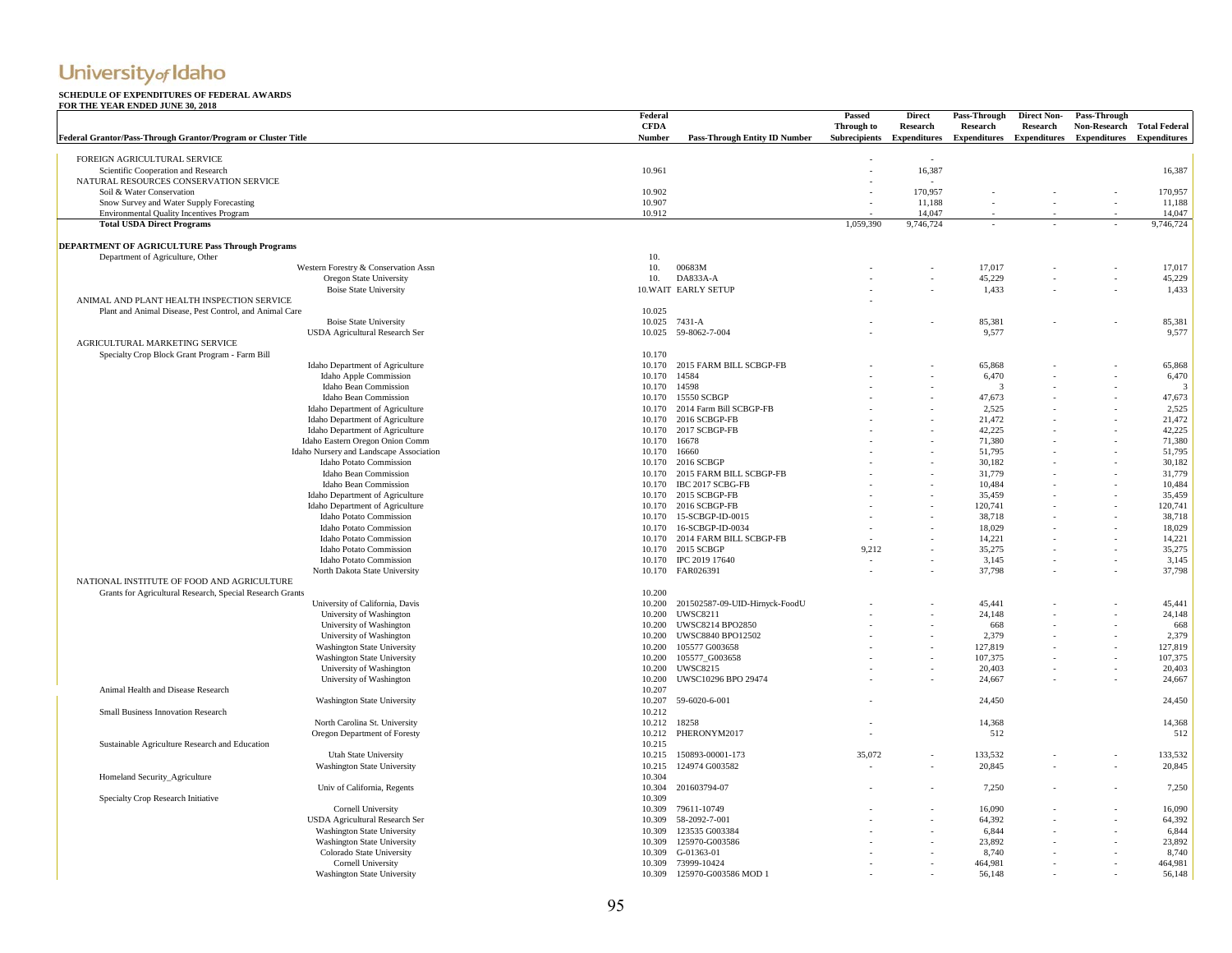| FOR THE TEAR ENDED JUNE 50,<br>Federal Grantor/Pass-Through Grantor/Program or Cluster Title                                                                     | Federal<br><b>CFDA</b><br>Number | Pass-Through Entity ID Number       | Passed<br>Through to<br><b>Subrecipients</b> | <b>Direct</b><br>Research | Pass-Through<br><b>Research</b><br>Expenditures Expenditures Expenditures Expenditures Expenditures | <b>Direct Non-</b><br>Research | Pass-Through | Non-Research Total Federal |
|------------------------------------------------------------------------------------------------------------------------------------------------------------------|----------------------------------|-------------------------------------|----------------------------------------------|---------------------------|-----------------------------------------------------------------------------------------------------|--------------------------------|--------------|----------------------------|
|                                                                                                                                                                  |                                  |                                     |                                              |                           |                                                                                                     |                                |              |                            |
| Agriculture and Food Research Initiative (AFRI)                                                                                                                  | 10.310                           |                                     |                                              |                           |                                                                                                     |                                |              |                            |
| Auburn University                                                                                                                                                | 10.310                           | 13-AGR-373036-UI                    |                                              |                           | 3,066                                                                                               |                                |              | 3,066                      |
| Univ of California, Regents<br>University of California, Davis                                                                                                   | 10.310                           | 10.310 201015718-13<br>201603566-03 |                                              |                           | (1)<br>82,990                                                                                       |                                |              | (1)<br>82,990              |
| University of Missouri                                                                                                                                           | 10.310                           | C0054406-3                          |                                              |                           | 47,973                                                                                              |                                |              | 47,973                     |
| <b>Utah State University</b>                                                                                                                                     | 10.310                           | 151160-00001-122                    |                                              |                           | 9,156                                                                                               |                                |              | 9,156                      |
| <b>Boise State University</b>                                                                                                                                    | 10.310                           | 5763-B                              |                                              |                           | 36,140                                                                                              |                                |              | 36,140                     |
| Colorado State University                                                                                                                                        | 10.310                           | G-13528-01                          |                                              |                           | 48,566                                                                                              |                                |              | 48,566                     |
| Colorado State University                                                                                                                                        | 10.310                           | G-91600-5                           |                                              |                           | 230,570                                                                                             |                                |              | 230,570                    |
| Michigan State University                                                                                                                                        | 10.310                           | RC105806UI                          |                                              |                           | 54,871                                                                                              |                                |              | 54,871                     |
| Oregon State University                                                                                                                                          |                                  | 10.310 C0462A-A                     |                                              |                           | 187,228                                                                                             |                                |              | 187,228                    |
| University of California, Davis                                                                                                                                  |                                  | 10.310 A18-1616-S005                |                                              |                           | 1,504                                                                                               |                                |              | 1,504                      |
| University of California, Davis                                                                                                                                  |                                  | 10.310 A18-1638-S001                |                                              |                           | 14,379                                                                                              |                                |              | 14,379                     |
| University of Houston                                                                                                                                            | 10.310                           | R-18-0017                           |                                              |                           | 7,675                                                                                               |                                |              | 7,675                      |
| University of Nevada at Reno                                                                                                                                     | 10.310                           | UNR-14-78 114GC000085               |                                              |                           | 2                                                                                                   |                                |              | -2                         |
| University of Nevada at Reno                                                                                                                                     |                                  | 10.310 UNR-17-53 PO117GC000063      |                                              |                           | 12.279                                                                                              |                                |              | 12,279                     |
| University of New Mexico                                                                                                                                         | 10.310                           | 0480NH-87UI                         |                                              |                           | 15,509                                                                                              |                                |              | 15,509                     |
| University of Washington                                                                                                                                         | 10.310 729775                    |                                     |                                              |                           | 20,518                                                                                              |                                |              | 20,518                     |
| Virginia Tech                                                                                                                                                    | 10.310                           | 422382-19106                        |                                              |                           | 20,796                                                                                              |                                |              | 20,796                     |
| West Virginia University                                                                                                                                         |                                  | 10.310 16-308-UI                    |                                              |                           | 56,928                                                                                              |                                |              | 56,928                     |
| Crop Protection and Pest Management Competitive Grants Program                                                                                                   | 10.329                           |                                     |                                              |                           |                                                                                                     |                                |              |                            |
| <b>Washington State University</b>                                                                                                                               | 10.329                           | 128989-G003668                      |                                              |                           | 48,877                                                                                              |                                |              | 48,877                     |
| Alfalfa and Forage Research Program                                                                                                                              | 10.330                           |                                     |                                              |                           | $\sim$                                                                                              |                                |              |                            |
| Utah State University                                                                                                                                            | 10.330                           | 200612-344                          |                                              |                           | 18,187                                                                                              |                                |              | 18,187                     |
| Washington State University                                                                                                                                      | 10.330                           | 131889-G003803                      |                                              |                           | 6,605                                                                                               |                                |              | 6,605                      |
| THE OFFICE OF THE CHIEF ECONOMIST                                                                                                                                | 10.290                           |                                     |                                              |                           |                                                                                                     |                                |              |                            |
| Agricultural Market and Economic Research<br>North Carolina St. University                                                                                       | 10.290                           | 2017-0513-01                        |                                              |                           | 35,355                                                                                              |                                |              | 35,355                     |
| Oregon Department of Foresty                                                                                                                                     | 10.290                           | 17218                               |                                              |                           | 28,844                                                                                              |                                |              | 28,844                     |
| Regents of the University of Minnesota                                                                                                                           | 10.290                           | H006796001                          |                                              |                           | 5,403                                                                                               |                                |              | 5,403                      |
| Regents of the University of Minnesota                                                                                                                           |                                  | 10.290 H005272201                   |                                              |                           | (3,865)                                                                                             |                                |              | (3,865)                    |
| Regents of the University of Minnesota                                                                                                                           | 10.290                           | H006035702                          |                                              |                           | 16,127                                                                                              |                                |              | 16,127                     |
| FOREIGN AGRICULTURAL SERVICE                                                                                                                                     |                                  |                                     |                                              |                           |                                                                                                     |                                |              |                            |
| Technical Assistance for Specialty Crops Program                                                                                                                 | 10.604                           |                                     |                                              |                           |                                                                                                     |                                |              |                            |
| National Potato Promotion Board                                                                                                                                  | 10.604 17221                     |                                     |                                              |                           | 112.039                                                                                             |                                |              | 112,039                    |
| <b>Total USDA Pass Through Programs</b>                                                                                                                          |                                  |                                     | 44,284                                       |                           | 3,156,544                                                                                           | $\bar{a}$                      |              | 3,156,544                  |
| <b>Total USDA R&amp;D</b>                                                                                                                                        |                                  |                                     | 1.103.674                                    | 9,746,724                 | 3.156.544                                                                                           | $\sim$                         | $\sim$       | 12,903,268                 |
| <b>DEPARTMENT OF COMMERCE-Pass Through Programs</b><br>NATIONAL OCEANIC AND ATMOSPHERIC ADMINISTRATION<br>National Oceanic and Atmospheric Administration, Other | 11.                              |                                     |                                              |                           |                                                                                                     |                                |              |                            |
| Desert Research Institute                                                                                                                                        | 11.                              | 647.7805                            |                                              |                           | 29,698                                                                                              |                                |              | 29,698                     |
| Climate and Atmospheric Research<br>Oregon State University                                                                                                      | 11.431                           | 11.431 NA291A-A                     |                                              |                           | 65.576                                                                                              |                                |              | 65,576                     |
| <b>Total DOC Pass Through Programs</b>                                                                                                                           |                                  |                                     | $\sim$                                       | $\sim$                    | 95,274                                                                                              | $\sim$                         | $\sim$       | 95,274                     |
|                                                                                                                                                                  |                                  |                                     |                                              |                           |                                                                                                     |                                |              |                            |
| <b>Total DOC R&amp;D</b>                                                                                                                                         |                                  |                                     |                                              |                           | 95,274                                                                                              |                                |              | 95,274                     |
| <b>DEPARTMENT OF DEFENSE Direct Programs</b>                                                                                                                     |                                  |                                     |                                              |                           |                                                                                                     |                                |              |                            |
| Department of Defense, Other                                                                                                                                     | 12.                              |                                     | 100,493                                      | 1,193,272                 |                                                                                                     |                                |              | 1,193,272                  |
| DEPARTMENT OF THE NAVY, OFFICE OF THE CHIEF OF NAVAL RESEARCH                                                                                                    |                                  |                                     |                                              |                           |                                                                                                     |                                |              |                            |
| Basic and Applied Scientific Research                                                                                                                            | 12.300                           |                                     | $\sim$                                       | 752,777                   |                                                                                                     |                                |              | 752,777                    |
| OFFICE OF THE SECRETARY OF DEFENSE                                                                                                                               |                                  |                                     |                                              |                           |                                                                                                     |                                |              |                            |
| Basic Scientific Research - Combating Weapons of Mass Destruction                                                                                                | 12.351                           |                                     |                                              | 132,627                   |                                                                                                     |                                |              | 132,627                    |
| DEPARTMENT OF DEFENSE U.S. ARMY MEDICAL COMMAND                                                                                                                  |                                  |                                     |                                              |                           |                                                                                                     |                                |              |                            |
| Military Medical Research and Development                                                                                                                        | 12.420                           |                                     | 19,419                                       | 132,989                   |                                                                                                     |                                |              | 132.989                    |
| DEPARTMENT OF THE AIR FORCE MATERIEL COMMAND                                                                                                                     |                                  |                                     |                                              |                           |                                                                                                     |                                |              |                            |
| Air Force Defense Research Sciences Program<br>NATIONAL SECURITY AGENCY                                                                                          | 12.800                           |                                     |                                              | 60,092                    |                                                                                                     |                                |              | 60,092                     |
| CyberSecurity Core Curriculum                                                                                                                                    | 12.905                           |                                     |                                              | 159.545                   |                                                                                                     |                                |              | 159.545                    |
| <b>Total DOD Direct Programs</b>                                                                                                                                 |                                  |                                     | 119,912                                      | 2,431,302                 |                                                                                                     |                                |              | 2,431,302                  |
|                                                                                                                                                                  |                                  |                                     |                                              |                           |                                                                                                     |                                |              |                            |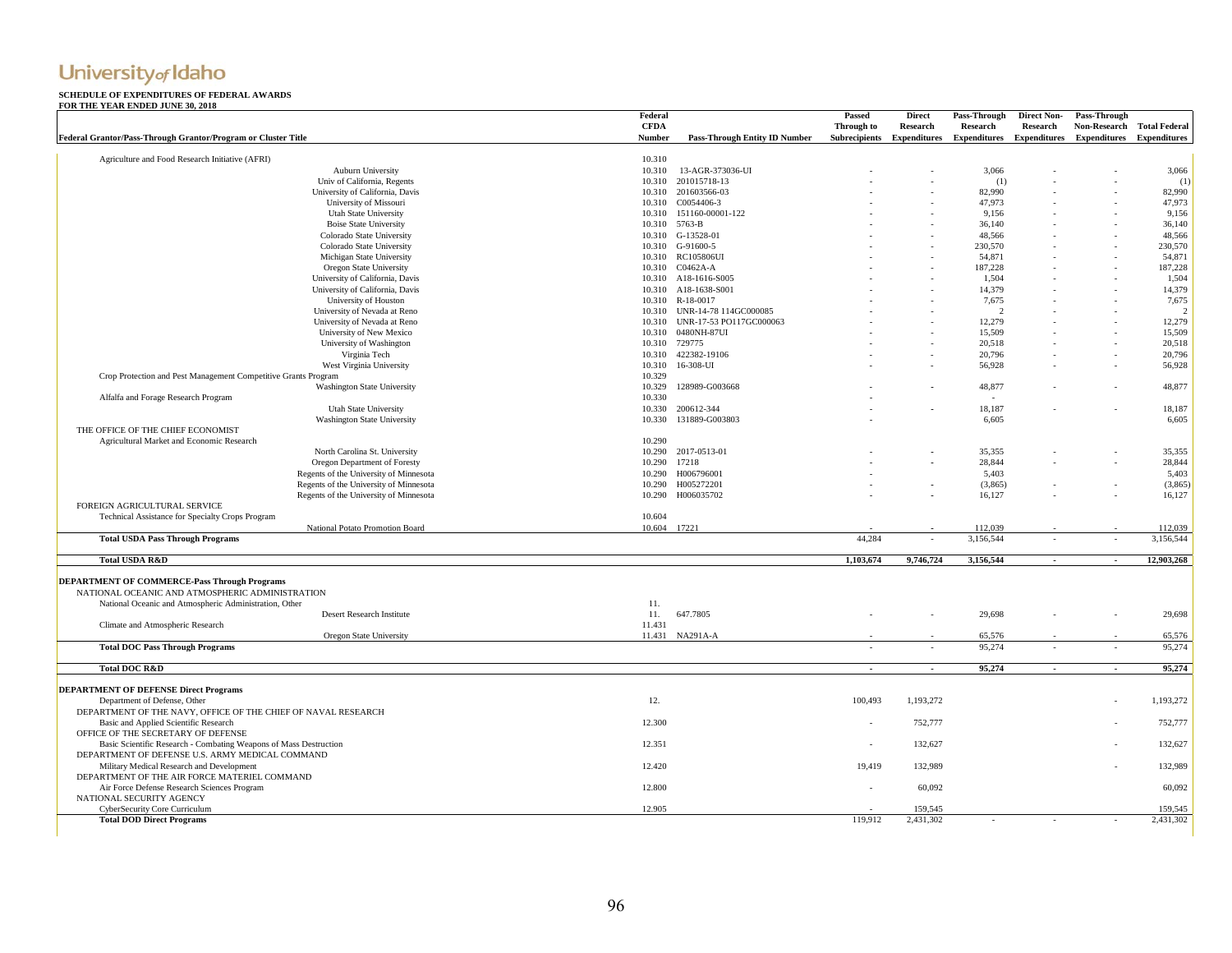| гов тие теав еврер тове зо<br>Federal Grantor/Pass-Through Grantor/Program or Cluster Title                                                            | Federal<br><b>CFDA</b><br>Number | <b>Pass-Through Entity ID Number</b> | Passed<br>Through to | <b>Direct</b><br>Research | Pass-Through<br><b>Research</b><br>Subrecipients Expenditures Expenditures Expenditures Expenditures Expenditures | <b>Direct Non-</b><br>Research | Pass-Through | Non-Research Total Federal |
|--------------------------------------------------------------------------------------------------------------------------------------------------------|----------------------------------|--------------------------------------|----------------------|---------------------------|-------------------------------------------------------------------------------------------------------------------|--------------------------------|--------------|----------------------------|
|                                                                                                                                                        |                                  |                                      |                      |                           |                                                                                                                   |                                |              |                            |
| <b>DEPARTMENT OF DEFENSE Pass Through Programs</b>                                                                                                     |                                  |                                      |                      |                           |                                                                                                                   |                                |              |                            |
| Department of Defense, Other<br>Global Technology Connection, Inc.                                                                                     | 12.<br>12.                       | 7124-01                              |                      |                           | 37,492                                                                                                            |                                |              | 37,492                     |
| DEFENSE LOGISTICS AGENCY                                                                                                                               |                                  |                                      |                      |                           |                                                                                                                   |                                |              |                            |
| Procurement Technical Assistance For Business Firms                                                                                                    | 12.002                           |                                      |                      |                           |                                                                                                                   |                                |              |                            |
| Nalas Engineering Services Inc.                                                                                                                        | 12.002                           | 16416 PIO 17-1519                    |                      |                           | 42,000                                                                                                            |                                |              | 42,000                     |
| DEPARTMENT OF THE AIR FORCE MATERIEL COMMAND<br><b>Basic Science Research</b>                                                                          | 12.431                           |                                      |                      |                           |                                                                                                                   |                                |              |                            |
| University of Texas at Austin                                                                                                                          |                                  | 12.431 UTA14-000287                  |                      |                           | 106,622                                                                                                           |                                |              | 106,622                    |
| Washington State University                                                                                                                            | 12.431                           | 124458 G003451                       |                      |                           | 56,076                                                                                                            |                                |              | 56,076                     |
| ARMY CONTRACTING COMMAND                                                                                                                               | 12.432                           |                                      |                      |                           |                                                                                                                   |                                |              |                            |
| Indiana University<br><b>Total DOD Pass Through Programs</b>                                                                                           | 12.432                           | BL-4327299-ID                        |                      |                           | 2,813<br>245,003                                                                                                  |                                |              | 2,813<br>245,003           |
|                                                                                                                                                        |                                  |                                      |                      |                           |                                                                                                                   |                                |              |                            |
| <b>Total DOD R&amp;D</b>                                                                                                                               |                                  |                                      | 119.912              | 2.431.302                 | 245,003                                                                                                           |                                |              | 2,676,305                  |
| DEPARTMENT OF HOUSING AND URBAN DEVELOPMENT Direct Programs<br>OFFICE OF POLICY DEVELOPMENT AND RESEARCH                                               |                                  |                                      |                      |                           |                                                                                                                   |                                |              |                            |
| General Research and Technology Activity                                                                                                               | 14.506                           |                                      |                      | 53,450                    |                                                                                                                   |                                |              | 53,450                     |
| <b>Total HUD Direct Programs</b>                                                                                                                       |                                  |                                      |                      | 53,450                    |                                                                                                                   |                                |              | 53,450                     |
| <b>Total HUD R&amp;D</b>                                                                                                                               |                                  |                                      |                      | 53,450                    |                                                                                                                   |                                |              | 53,450                     |
|                                                                                                                                                        |                                  |                                      |                      |                           |                                                                                                                   |                                |              |                            |
| DEPARTMENT OF THE INTERIOR Direct Programs                                                                                                             | 15.                              |                                      | 56,345               |                           |                                                                                                                   |                                |              | 119,857                    |
| Department of Interior, Other<br><b>BUREAU OF INDIAN AFFAIRS</b>                                                                                       |                                  |                                      |                      | 119,857                   |                                                                                                                   |                                |              |                            |
| Agriculture on Indian Lands                                                                                                                            | 15.034                           |                                      |                      | 20,383                    |                                                                                                                   |                                |              | 20,383                     |
| BUREAU OF LAND MANAGEMENT                                                                                                                              |                                  |                                      |                      |                           |                                                                                                                   |                                |              |                            |
| <b>Recreation Resource Management</b>                                                                                                                  | 15.225                           |                                      | $\sim$               | 91,670                    |                                                                                                                   |                                |              | 91,670                     |
| Invasive and Noxious Plant Management<br>Fish, Wildlife and Plant Conservation Resource Management                                                     | 15.230<br>15.231                 |                                      |                      | 1,036<br>406,586          |                                                                                                                   |                                |              | 1,036<br>406,586           |
| Wildland Fire Research and Studies Program                                                                                                             | 15.232                           |                                      | 173,482              | 422,672                   |                                                                                                                   |                                |              | 422,672                    |
| Challenge Cost Share                                                                                                                                   | 15.238                           |                                      | in a                 | 15,075                    |                                                                                                                   |                                |              | 15,075                     |
| <b>BUREAU OF RECLAMATION</b>                                                                                                                           |                                  |                                      |                      |                           |                                                                                                                   |                                |              |                            |
| Fish and Wildlife Coordination Act                                                                                                                     | 15.517                           |                                      |                      | 54,765                    |                                                                                                                   |                                |              | 54,765                     |
| Indian Tribal Water Resources Development, Management & Protection                                                                                     | 15.519                           |                                      |                      | 15.962                    |                                                                                                                   |                                |              | 15.962                     |
| OFFICE OF SURFACE MINING<br>Science and Technology Projects Related to Coal Mining and Reclamation                                                     | 15.255                           |                                      |                      | 86,504                    |                                                                                                                   |                                |              | 86,504                     |
| US FISH AND WILDLIFE SERVICE                                                                                                                           |                                  |                                      |                      |                           |                                                                                                                   |                                |              |                            |
| Fish and Wildlife Management Assistance                                                                                                                | 15.608                           |                                      |                      | 49,999                    |                                                                                                                   |                                |              | 49,999                     |
| <b>Endangered Species Conservation</b>                                                                                                                 | 15.657                           |                                      |                      | 47.696                    |                                                                                                                   |                                |              | 47,696                     |
| Cooperative Landscape Conservation                                                                                                                     | 15.669                           |                                      |                      | 104,243                   |                                                                                                                   |                                |              | 104,243                    |
| Cooperative Ecosystem Studies Units<br>U.S.GEOLOGICAL SURVEY                                                                                           | 15.678                           |                                      |                      | 10,781                    |                                                                                                                   |                                |              | 10,781                     |
| Assistance to State Water Resources Research Institutes                                                                                                | 15.805                           |                                      |                      | 78,838                    |                                                                                                                   |                                |              | 78,838                     |
| National Cooperative Geologic Mapping Program                                                                                                          | 15.810                           |                                      |                      | 167,988                   |                                                                                                                   |                                |              | 167,988                    |
| Cooperative Research Units Program                                                                                                                     | 15.812                           |                                      |                      | 253,375                   |                                                                                                                   |                                |              | 253,375                    |
| NATIONAL PARK SERVICE                                                                                                                                  | 15.945                           |                                      |                      |                           |                                                                                                                   |                                |              |                            |
| Coop Research and Training Programs - Resources of the National Park System<br>National Park Service Conservation, Protection, Outreach, and Education | 15.954                           |                                      |                      | 198,672<br>26,448         |                                                                                                                   |                                |              | 198,672<br>26,448          |
| <b>Total DOI Direct Programs</b>                                                                                                                       |                                  |                                      | 229,827              | 2,172,550                 |                                                                                                                   |                                |              | 2,172,550                  |
| DEPARTMENT OF THE INTERIOR Pass Through Programs<br>BUREAU OF LAND MANAGEMENT                                                                          |                                  |                                      |                      |                           |                                                                                                                   |                                |              |                            |
| Department of Interior, Other                                                                                                                          | 15.                              |                                      |                      |                           |                                                                                                                   |                                |              |                            |
| Western Forestry & Conservation Assn                                                                                                                   | 15.                              | 00683M                               |                      |                           | 4,659                                                                                                             |                                |              | 4,659                      |
| Fish, Wildlife and Plant Conservation Resource Management                                                                                              | 15.231                           |                                      |                      |                           |                                                                                                                   |                                |              |                            |
| <b>Boise State University</b><br>Nevada Division of Wildlife                                                                                           | 15.231<br>15.231                 | 7000-A<br>UOFI-001 0620-01 446713    |                      |                           | 4,347<br>4,475                                                                                                    |                                |              | 4,347<br>4,475             |
| US FISH AND WILDLIFE SERVICE                                                                                                                           |                                  |                                      |                      |                           |                                                                                                                   |                                |              |                            |
| Sport Fish Restoration Program                                                                                                                         | 15.605                           |                                      |                      |                           |                                                                                                                   |                                |              |                            |
| North Dakota Game & Fish Dept                                                                                                                          | 15.605                           | 16499B                               |                      |                           | 10,650                                                                                                            |                                |              | 10,650                     |
| North Dakota Game & Fish Dept                                                                                                                          | 15.605                           | 16499C                               |                      |                           | 12,247                                                                                                            |                                |              | 12,247                     |
| Wyoming Game and Fish Department                                                                                                                       | 15.605                           | 2440                                 |                      |                           | 57,783                                                                                                            |                                |              | 57,783                     |
| Fish and Wildlife Management Assistance                                                                                                                | 15.608                           |                                      |                      |                           |                                                                                                                   |                                |              |                            |
| National Fish and Wildlife Foundation                                                                                                                  |                                  | 15.608 0804.15.051055                |                      |                           | 160                                                                                                               |                                |              | 160                        |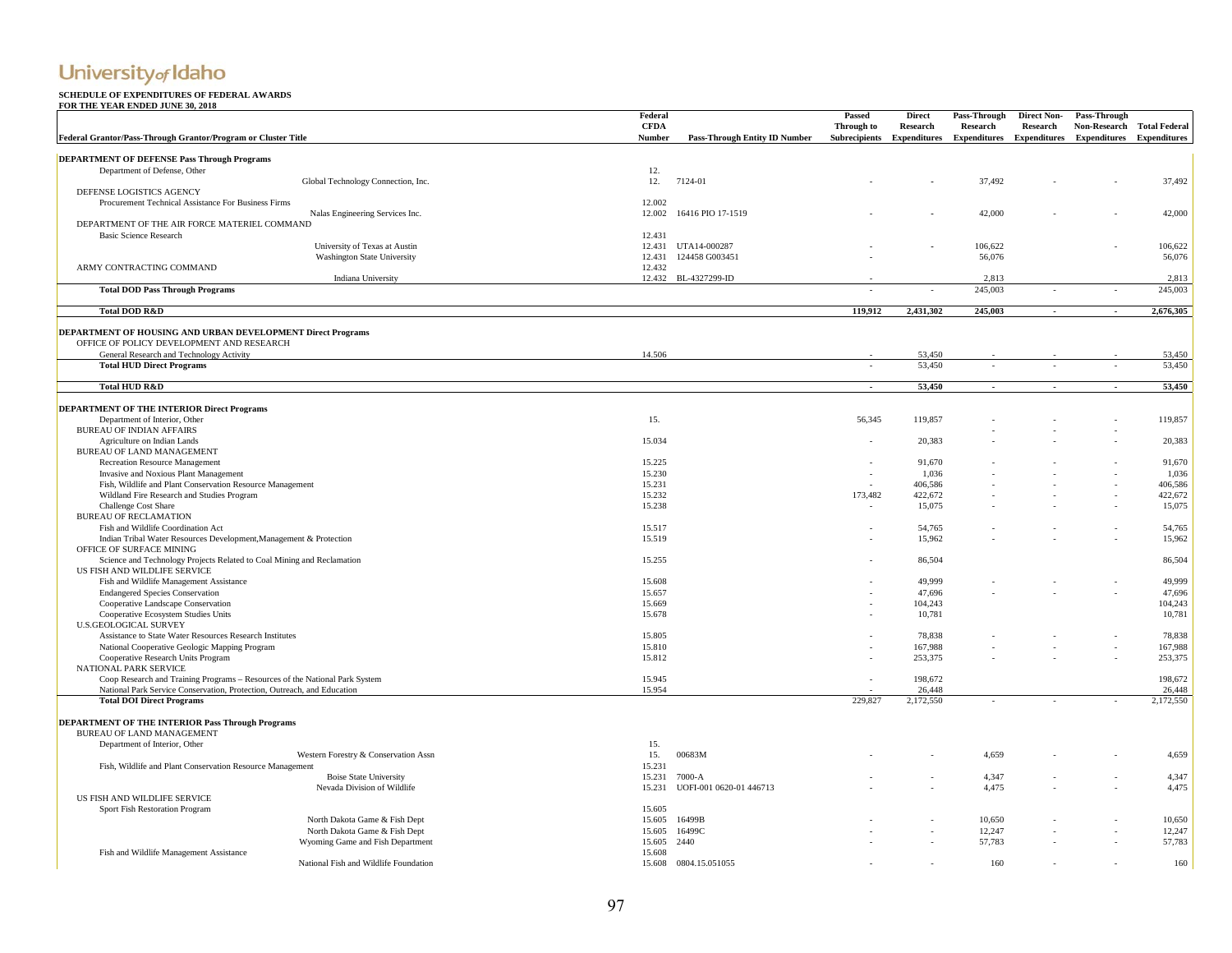#### **SCHEDULE OF EXPENDITURES OF FEDERAL AWARDS**

| <b>FOR THE YEAR ENDED JUNE 30, 2018</b><br>Federal Grantor/Pass-Through Grantor/Program or Cluster Title                                         | Federal<br><b>CFDA</b><br><b>Number</b> | Pass-Through Entity ID Number        | Passed<br>Through to<br><b>Subrecipients</b> | <b>Direct</b><br>Research | Pass-Through<br>Research<br>Expenditures Expenditures Expenditures Expenditures Expenditures | <b>Direct Non-</b><br>Research | Pass-Through | Non-Research Total Federal |
|--------------------------------------------------------------------------------------------------------------------------------------------------|-----------------------------------------|--------------------------------------|----------------------------------------------|---------------------------|----------------------------------------------------------------------------------------------|--------------------------------|--------------|----------------------------|
|                                                                                                                                                  |                                         |                                      |                                              |                           |                                                                                              |                                |              |                            |
| Wildlife Restoration and Basic Hunter Education                                                                                                  | 15.611                                  |                                      |                                              |                           |                                                                                              |                                |              |                            |
| Idaho Department of Fish & Game                                                                                                                  |                                         | 15.611 1434-11HQRU1579 Letter 1-6-16 |                                              |                           | 43,201                                                                                       |                                |              | 43,201                     |
| Oregon Department of Fish & Wildlife<br>Cooperative Endangered Species Conservation Fund                                                         | 15.611 194-15<br>15.615                 |                                      |                                              |                           | 59,313                                                                                       |                                |              | 59,313                     |
| Louisiana Department of Wildlife and Fisheries                                                                                                   | 15.615                                  | 2000227423                           |                                              |                           | (266)                                                                                        |                                |              | (266)                      |
| <b>State Wildlife Grants</b>                                                                                                                     | 15.634                                  |                                      |                                              |                           |                                                                                              |                                |              |                            |
| Western Association of Fish and Wildlife Agencies                                                                                                | 15.634                                  | 17428                                |                                              |                           | 6,136                                                                                        |                                |              | 6,136                      |
| Migratory Bird Joint Ventures                                                                                                                    | 15.637                                  |                                      |                                              |                           |                                                                                              |                                |              |                            |
| Nebraska Game & parks Commission                                                                                                                 | 15.637                                  | 15630                                |                                              |                           | 19,463                                                                                       |                                |              | 19,463                     |
| Endangered Species - Candidate Conservation Action Funds                                                                                         | 15.660                                  |                                      |                                              |                           |                                                                                              |                                |              |                            |
| Western Association of Fish and Wildlife Agencies                                                                                                | 15.660                                  | SC-C-17-01                           |                                              |                           | 35,961                                                                                       |                                |              | 35,961                     |
| Cooperative Landscape Conservation                                                                                                               | 15.669                                  |                                      |                                              |                           |                                                                                              |                                |              |                            |
| University of Washington                                                                                                                         | 15.669                                  | UWSC9984 BPO 26004                   |                                              |                           | 24,482                                                                                       |                                |              | 24,482                     |
| Adaptive Science                                                                                                                                 | 15.670                                  |                                      |                                              |                           |                                                                                              |                                |              |                            |
| Western Association of Fish and Wildlife Agencies                                                                                                | 15.670                                  | SBSI-C-17-02                         |                                              |                           | 98,504                                                                                       |                                |              | 98,504                     |
| <b>U.S.GEOLOGICAL SURVEY</b>                                                                                                                     |                                         |                                      |                                              |                           |                                                                                              |                                |              |                            |
| U.S. Geological Survey_ Research and Data Collection                                                                                             | 15.808                                  |                                      |                                              |                           |                                                                                              |                                |              |                            |
| Desert Research Institute                                                                                                                        | 15.808                                  | 646-5621                             |                                              |                           | 33,602                                                                                       |                                |              | 33,602                     |
| National Climate Change and Wildlife Science Center                                                                                              | 15.820                                  |                                      |                                              |                           |                                                                                              |                                |              |                            |
| Oregon State University                                                                                                                          | 15.820                                  | GS298A-A                             | 1.364                                        |                           | 2.203                                                                                        |                                |              | 2.203                      |
| <b>Total DOI Pass Through Programs</b>                                                                                                           |                                         |                                      | 1.364                                        |                           | 416,920                                                                                      |                                |              | 416,920                    |
|                                                                                                                                                  |                                         |                                      |                                              |                           |                                                                                              |                                |              |                            |
| <b>Total DOI R&amp;D</b>                                                                                                                         |                                         |                                      | 231,191                                      | 2,172,550                 | 416,920                                                                                      | $\sim$                         | $\sim$       | 2,589,470                  |
| <b>DEPARTMENT OF TRANSPORTATION Direct Programs</b><br>FEDERAL HIGHWAY ADMINISTRATION (FHWA)                                                     |                                         |                                      |                                              |                           |                                                                                              |                                |              |                            |
| Highway Research and Development Program<br><b>Total DOT Direct Programs</b>                                                                     | 20.200                                  |                                      |                                              | 6,364<br>6.364            | $\sim$                                                                                       |                                |              | 6,364<br>6,364             |
| <b>DEPARTMENT OF TRANSPORTATION Pass Through Programs</b><br>RESEARCH AND SPECIAL PROGRAMS ADMINISTRATION<br>Department of Transportation, Other | 20.                                     |                                      |                                              |                           |                                                                                              |                                |              |                            |
| University of Alaska                                                                                                                             | 20.                                     | UAF 16-0013 PO0494206                |                                              |                           | 1,786                                                                                        |                                |              | 1,786                      |
| FEDERAL HIGHWAY ADMINISTRATION                                                                                                                   | 20.205                                  |                                      |                                              |                           |                                                                                              |                                |              |                            |
| Highway Planning and Construction<br>Idaho Transportation Department                                                                             | 20.205                                  | UI-15-03                             |                                              |                           | (644)                                                                                        |                                |              | (644)                      |
| <b>Idaho Transportation Department</b>                                                                                                           | 20.205                                  | $UI-15-02$                           |                                              |                           | 22,874                                                                                       |                                |              | 22,874                     |
| <b>Idaho Transportation Department</b>                                                                                                           | 20.205                                  | UI-15-04                             |                                              |                           | 108,603                                                                                      |                                |              | 108,603                    |
| Idaho Transportation Department                                                                                                                  | 20.205                                  | UI-16-01                             |                                              |                           | 35,874                                                                                       |                                |              | 35,874                     |
| Idaho Transportation Department                                                                                                                  | 20.205                                  | UI-16-04                             |                                              |                           | 17,046                                                                                       |                                |              | 17,046                     |
| <b>Idaho Transportation Department</b>                                                                                                           | 20.205                                  | $UI-16-03$                           |                                              |                           | 1,887                                                                                        |                                |              | 1,887                      |
| Washington State University                                                                                                                      | 20.205                                  | 126886 G003551                       |                                              |                           | 760                                                                                          |                                |              | 760                        |
| Idaho Transportation Department                                                                                                                  | 20.205                                  | UI-17-02                             | 26,506                                       |                           | 67,654                                                                                       |                                |              | 67,654                     |
| Idaho Transportation Department                                                                                                                  | 20.205                                  | UI-17-01                             |                                              |                           | 71,882                                                                                       |                                |              | 71,882                     |
| <b>Boise State University</b>                                                                                                                    | 20.205                                  | 7458-A                               |                                              |                           | 34,426                                                                                       |                                |              | 34,426                     |
| <b>Idaho Transportation Department</b>                                                                                                           |                                         | 20.205 UI-17-03 RP 266               |                                              |                           | 43,622                                                                                       |                                |              | 43,622                     |
| Idaho Transportation Department                                                                                                                  | 20.205                                  | 6769 PROJECT A011(167)               |                                              |                           | 28,274                                                                                       |                                |              | 28,274                     |
| University Transportation Centers Program                                                                                                        | 20.701                                  |                                      |                                              |                           |                                                                                              |                                |              |                            |
| University of Alaska                                                                                                                             | 20.701                                  | UAF 18-0037 P0519734                 |                                              |                           | 101,243                                                                                      |                                |              | 101,243                    |
| University of Washington                                                                                                                         | 20.701                                  | UWSC8235 BPO3863                     |                                              |                           | 345,686                                                                                      |                                |              | 345,686                    |
| University of Washington                                                                                                                         | 20.701                                  | UWSC9944 BPO25550                    |                                              |                           | 138,874                                                                                      |                                |              | 138,874                    |
| PIPELINE AND HAZARDOUS MATERIALS SAFETY ADMINISTRATION                                                                                           |                                         |                                      |                                              |                           |                                                                                              |                                |              |                            |
| Interagency Hazardous Materials Public Sector Training and Planning Grants                                                                       | 20.703                                  |                                      |                                              |                           |                                                                                              |                                |              |                            |
| Nez Perce Tribal                                                                                                                                 | 20.703                                  | 16697                                |                                              |                           | 16,855                                                                                       |                                |              | 16,855                     |
| <b>Total DOT Pass Through Programs</b>                                                                                                           |                                         |                                      | 26.506                                       |                           | 1,036,702                                                                                    |                                |              | 1,036,702                  |
| <b>Total DOT R&amp;D</b>                                                                                                                         |                                         |                                      | 26,506                                       | 6,364                     | 1,036,702                                                                                    |                                |              | 1,043,066                  |
|                                                                                                                                                  |                                         |                                      |                                              |                           |                                                                                              |                                |              |                            |
| <b>NATIONAL AERONAUTICS AND SPACE ADMINISTRATION Direct Programs</b>                                                                             |                                         |                                      |                                              |                           |                                                                                              |                                |              |                            |
| NASA, Other                                                                                                                                      | 43.                                     |                                      | 223,023                                      | 286,478                   |                                                                                              |                                |              | 286,478                    |
| Science                                                                                                                                          | 43.001                                  |                                      | 366,100                                      | 1,150,689                 |                                                                                              |                                |              | 1,150,689                  |
| Education                                                                                                                                        | 43.008                                  |                                      | 618,488                                      | 1,584,953                 |                                                                                              |                                |              | 1,584,953                  |
| <b>Cross Agency Support</b>                                                                                                                      | 43.009                                  |                                      |                                              | 97,133                    |                                                                                              |                                |              | 97,133                     |
| Space Technology                                                                                                                                 | 43.012                                  |                                      |                                              | 41.780                    |                                                                                              |                                |              | 41.780                     |
| <b>Total NASA Direct Programs</b>                                                                                                                |                                         |                                      | 1,207,611                                    | 3,161,033                 |                                                                                              |                                |              | 3,161,033                  |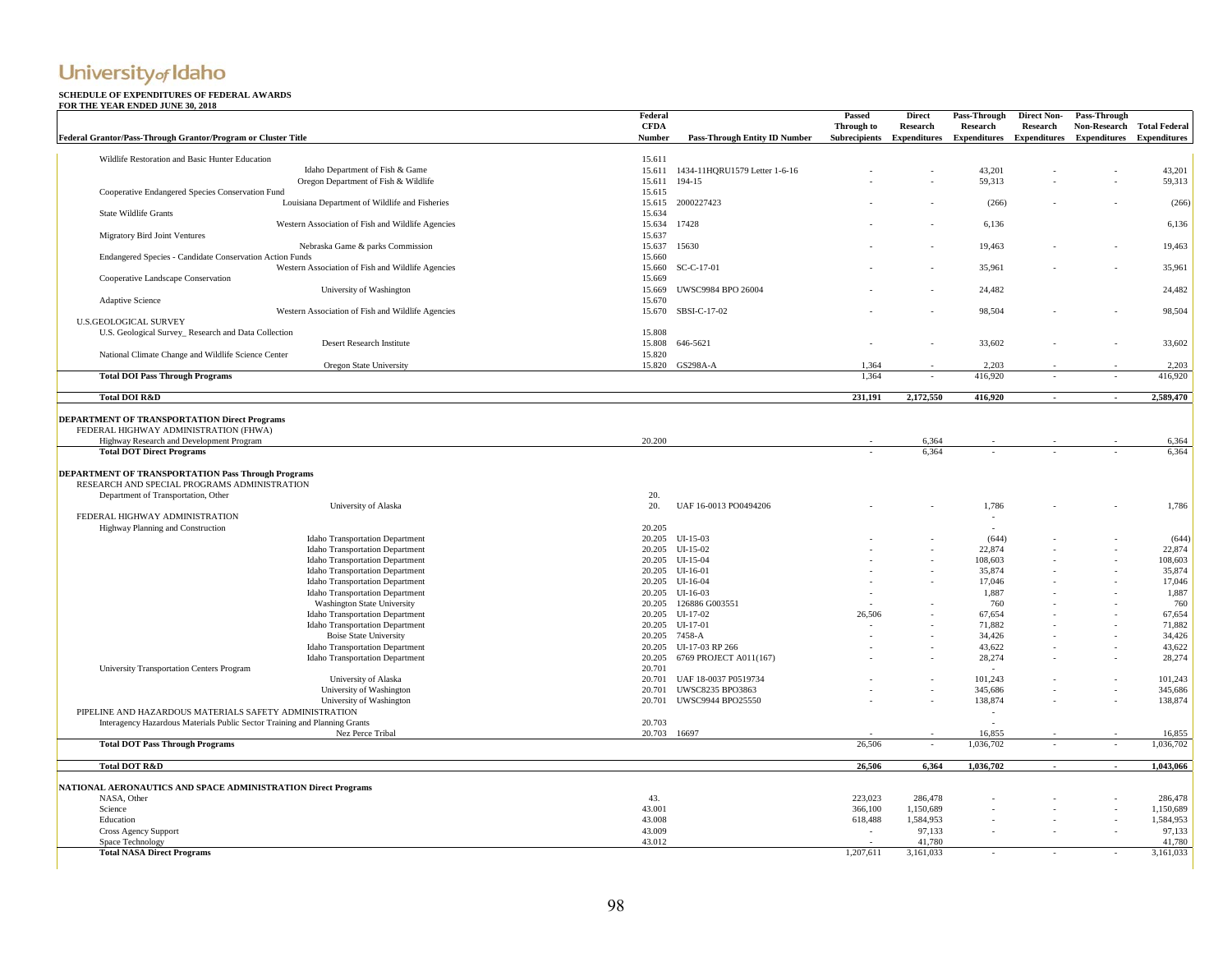| гов ше телверского зовета в 2010<br>Federal Grantor/Pass-Through Grantor/Program or Cluster Title |                                    | Federal<br><b>CFDA</b><br>Number | <b>Pass-Through Entity ID Number</b> | Passed<br>Through to | <b>Direct</b><br>Research | Pass-Through<br>Research<br>Subrecipients Expenditures Expenditures Expenditures Expenditures Expenditures | <b>Direct Non-</b><br>Research | Pass-Through | Non-Research Total Federal |
|---------------------------------------------------------------------------------------------------|------------------------------------|----------------------------------|--------------------------------------|----------------------|---------------------------|------------------------------------------------------------------------------------------------------------|--------------------------------|--------------|----------------------------|
|                                                                                                   |                                    |                                  |                                      |                      |                           |                                                                                                            |                                |              |                            |
| NATIONAL AERONAUTICS AND SPACE ADMINISTRATION Pass Through Programs<br>NASA, Other                |                                    | 43.                              |                                      |                      |                           |                                                                                                            |                                |              |                            |
|                                                                                                   | Cornell University                 | 43.                              | 62002-10571                          |                      |                           | 900                                                                                                        |                                |              | 900                        |
|                                                                                                   | Jet Propulsion Laboratories        | 43.                              | 1512214                              |                      |                           | 11,766                                                                                                     |                                |              | 11,766                     |
|                                                                                                   | <b>KBR</b> Wyle                    | 43.                              | T803339                              |                      |                           | 34.174                                                                                                     |                                |              | 34,174                     |
|                                                                                                   | Space Telescope Science Institute  | 43.                              | HST-GO-13414.003-A                   |                      |                           | 2,465                                                                                                      |                                |              | 2,465                      |
|                                                                                                   | University of Arizona              | 43.                              | 1407200 PO 243109                    |                      |                           | 58,787                                                                                                     |                                |              | 58,787                     |
| Science                                                                                           |                                    | 43.001                           |                                      |                      |                           |                                                                                                            |                                |              |                            |
|                                                                                                   | Desert Research Institute          | 43.001                           | 647.7851                             |                      |                           | 5,902                                                                                                      |                                |              | 5,902                      |
|                                                                                                   | Jet Propulsion Laboratories        | 43.001                           | 1532784                              |                      |                           | 4,588                                                                                                      |                                |              | 4,588                      |
|                                                                                                   | Cornell University                 | 43.001                           | 70263-10524                          |                      |                           | 40.053                                                                                                     |                                |              | 40.053                     |
|                                                                                                   | <b>SETI</b> Institute              | 43.001                           | SC 3152                              |                      |                           | 22,937                                                                                                     |                                |              | 22,937                     |
|                                                                                                   | South Dakota State University      | 43.001                           | $\overline{\mathbf{3}}$              |                      |                           | 67,414                                                                                                     |                                |              | 67,414                     |
|                                                                                                   | University of Colorado             |                                  | 43.001 1551865                       |                      |                           | 25,843                                                                                                     |                                |              | 25,843                     |
|                                                                                                   | University of Maryland             | 43.001                           | 19612-Z6914002                       |                      |                           | 40,072                                                                                                     | $\sim$                         | $\sim$       | 40,072                     |
|                                                                                                   | University of Maryland             | 43.001                           | Z6880001 PO14655                     |                      |                           | 50,101                                                                                                     | ÷                              | ÷.           | 50,101                     |
| Exploration                                                                                       |                                    | 43.003                           |                                      |                      |                           |                                                                                                            |                                |              |                            |
|                                                                                                   | Georgia Institute of Technology    |                                  | 43.003 RH412-G3                      |                      |                           | 18.791                                                                                                     |                                |              | 18.791                     |
| <b>Total NASA Pass Through Programs</b>                                                           |                                    |                                  |                                      |                      | ×.                        | 383,793                                                                                                    | ×.                             |              | 383,793                    |
| <b>Total NASA R&amp;D</b>                                                                         |                                    |                                  |                                      | 1,207,611            | 3.161.033                 | 383.793                                                                                                    | $\mathcal{L}$                  | $\sim$       | 3.544.826                  |
| NATIONAL ENDOWMENT FOR THE HUMANITIES Direct Programs                                             |                                    |                                  |                                      |                      |                           |                                                                                                            |                                |              |                            |
| NATIONAL ENDOWMENT FOR THE HUMANITIES                                                             |                                    |                                  |                                      |                      |                           |                                                                                                            |                                |              |                            |
| Promotion of the Arts Theater                                                                     |                                    | 45.008                           |                                      |                      | 11,428                    |                                                                                                            |                                |              | 11,428                     |
| <b>Total NEH Direct Programs</b>                                                                  |                                    |                                  |                                      | $\overline{a}$       | 11,428                    | $\sim$                                                                                                     |                                |              | 11,428                     |
|                                                                                                   |                                    |                                  |                                      |                      |                           |                                                                                                            |                                |              |                            |
| NATIONAL FOUNDATION ON THE ARTS AND THE HUMANITIES Pass Through Programs                          |                                    |                                  |                                      |                      |                           |                                                                                                            |                                |              |                            |
| NATIONAL ENDOWMENT FOR THE HUMANITIES                                                             |                                    |                                  |                                      |                      |                           |                                                                                                            |                                |              |                            |
| Promotion of the Humanities_Federal/State Partnership                                             |                                    | 45.129                           |                                      |                      |                           |                                                                                                            |                                |              |                            |
|                                                                                                   | <b>Idaho Humanities Council</b>    |                                  | 45.129 2017031                       | $\sim$               | $\sim$                    | 2,649                                                                                                      |                                |              | 2,649                      |
|                                                                                                   | Idaho Humanities Council           |                                  | 45.129 2018025                       |                      |                           | 894                                                                                                        |                                |              | 894                        |
| <b>Total NFAH Pass Through Programs</b>                                                           |                                    |                                  |                                      | $\sim$               | ÷                         | 3,543                                                                                                      | ÷,                             | $\sim$       | 3,543                      |
| <b>Total NFAH R&amp;D</b>                                                                         |                                    |                                  |                                      |                      | 11,428                    | 3,543                                                                                                      |                                |              | 14,971                     |
| <b>NATIONAL SCIENCE FOUNDATION Direct Programs</b>                                                |                                    |                                  |                                      |                      |                           |                                                                                                            |                                |              |                            |
| NSF, Other                                                                                        |                                    | 47.                              |                                      |                      | 90                        |                                                                                                            |                                |              | 90                         |
| <b>Engineering Grants</b>                                                                         |                                    | 47.041                           |                                      | 74,022               | 629,018                   |                                                                                                            |                                |              | 629,018                    |
| Mathematical and Physical Sciences                                                                |                                    | 47.049                           |                                      |                      | 41,923                    |                                                                                                            |                                |              | 41,923                     |
| Geosciences                                                                                       |                                    | 47.050                           |                                      | 366,307              | 1,329,296                 |                                                                                                            |                                |              | 1,329,296                  |
| Computer and Information Science and Engineering                                                  |                                    | 47.070                           |                                      |                      | 38,751                    |                                                                                                            |                                |              | 38,751                     |
| <b>Biological Sciences</b>                                                                        |                                    | 47.074                           |                                      | 124,388              | 1,784,693                 |                                                                                                            |                                |              | 1,784,693                  |
| Social, Behavioral, and Economic Sciences                                                         |                                    | 47.075                           |                                      | 263,924              | 741,790                   |                                                                                                            |                                |              | 741,790                    |
| <b>Education and Human Resources</b>                                                              |                                    | 47.076                           |                                      | 345,390              | 2,739,271                 |                                                                                                            |                                |              | 2,739,271                  |
| International Science and Engineering (OISE)                                                      |                                    | 47.079                           |                                      | 25,527               | 306,307                   |                                                                                                            |                                |              | 306,307                    |
| Office of Cyberinfrastructure                                                                     |                                    | 47.080                           |                                      | 2,680,302            | 4,786,640                 |                                                                                                            |                                |              | 4,786,640                  |
| Office of Integrative Activities                                                                  |                                    | 47.083                           |                                      | 132,876              | 777,077                   |                                                                                                            |                                |              | 777,077                    |
| <b>Total NSF Direct Programs</b>                                                                  |                                    |                                  |                                      | 4,012,736            | 13,174,856                | ÷                                                                                                          |                                |              | 13,174,856                 |
|                                                                                                   |                                    |                                  |                                      |                      |                           |                                                                                                            |                                |              |                            |
| <b>NATIONAL SCIENCE FOUNDATION Pass Through Programs</b><br>National Science Foundation, Other    |                                    | 47.                              |                                      |                      |                           |                                                                                                            |                                |              |                            |
|                                                                                                   | Salish Kootenai College            | 47.                              | 9083                                 |                      |                           | 5,700                                                                                                      |                                |              | 5,700                      |
| Mathematical and Physical Sciences                                                                |                                    | 47.049                           |                                      |                      |                           |                                                                                                            |                                |              |                            |
|                                                                                                   | Southwest Research Institute       | 47.049                           | J99092LW                             |                      |                           | 33,090                                                                                                     |                                |              | 33,090                     |
| Geosciences                                                                                       |                                    | 47.050                           |                                      |                      |                           |                                                                                                            |                                |              |                            |
|                                                                                                   | University of Texas at Austin      | 47.050                           | UTA13-000935                         |                      |                           | 11,769                                                                                                     |                                |              | 11,769                     |
| Computer and Information Science and Engineering                                                  |                                    | 47.070                           |                                      |                      |                           |                                                                                                            |                                |              |                            |
|                                                                                                   | Rensselaer Polytechnic Inst.       | 47.070                           | A12551                               |                      |                           | 5,000                                                                                                      |                                |              | 5,000                      |
|                                                                                                   | Syracuse University                | 47.070                           | 28701-04184-S01                      |                      |                           | 68,388                                                                                                     |                                |              | 68,388                     |
| <b>Biological Sciences</b>                                                                        |                                    | 47.074                           |                                      |                      |                           |                                                                                                            |                                |              |                            |
|                                                                                                   | Michigan State University          | 47.074                           | 61-2075UI                            |                      |                           | 355,527                                                                                                    |                                |              | 355,527                    |
|                                                                                                   | Northern Arizona University        | 47.074                           | 1003017-07                           |                      |                           | 13,766                                                                                                     |                                |              | 13,766                     |
|                                                                                                   | <b>Washington State University</b> | 47.074                           | 118419G003242                        |                      |                           | 71,833                                                                                                     |                                |              | 71,833                     |
|                                                                                                   | <b>Washington State University</b> | 47.074                           | 121253G003276                        |                      |                           | 43,791                                                                                                     |                                |              | 43,791                     |
|                                                                                                   |                                    |                                  |                                      |                      |                           |                                                                                                            |                                |              |                            |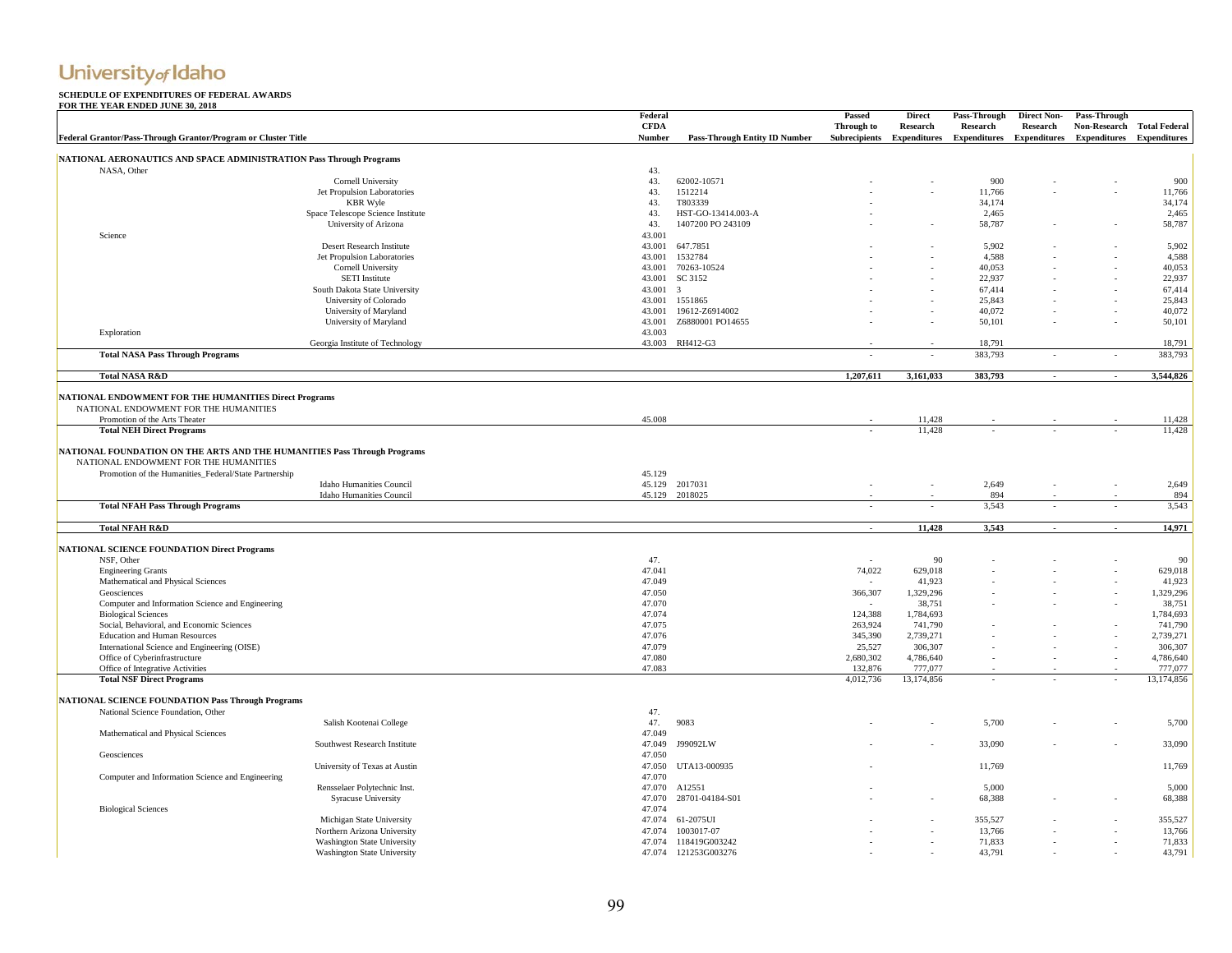|                                                                                                       | Federal       |                               | Passed        | <b>Direct</b>        | Pass-Through        | <b>Direct Non-</b>  | Pass-Through        |                      |
|-------------------------------------------------------------------------------------------------------|---------------|-------------------------------|---------------|----------------------|---------------------|---------------------|---------------------|----------------------|
|                                                                                                       | <b>CFDA</b>   |                               | Through to    | Research             | Research            | Research            | Non-Research        | <b>Total Federal</b> |
| Federal Grantor/Pass-Through Grantor/Program or Cluster Title                                         | <b>Number</b> | Pass-Through Entity ID Number | Subrecipients | <b>Expenditures</b>  | <b>Expenditures</b> | <b>Expenditures</b> | <b>Expenditures</b> | <b>Expenditures</b>  |
|                                                                                                       |               |                               |               |                      |                     |                     |                     |                      |
| <b>Education and Human Resources</b>                                                                  | 47.076        |                               |               |                      |                     |                     |                     |                      |
| Washington State University                                                                           | 47.076        | 115393 G002948                |               |                      | 237,060             |                     |                     | 237,060              |
| Lewis-Clark State College                                                                             |               | 47.076 CT-17-001 PO 811731    |               |                      | 80,236              |                     |                     | 80,236               |
| Oregon State University                                                                               | 47.076        | S1770A-A                      |               |                      | 6,785               |                     |                     | 6,785                |
| University of Rochester                                                                               | 47.076        | 416911                        |               |                      | 94,328              |                     |                     | 94,328               |
| Office of Cyberinfrastructure                                                                         | 47.080        |                               |               |                      |                     |                     |                     |                      |
| University of Alaska                                                                                  |               | 47.080 UAF 14-0064/POFP41993  |               |                      |                     |                     |                     |                      |
| <b>Total NSF Pass Through Programs</b>                                                                |               |                               |               |                      | 1,027,273           |                     |                     | 1,027,273            |
| <b>Total NSF R&amp;D</b>                                                                              |               |                               | 4,012,736     | 13,174,856           | 1,027,273           |                     |                     | 14,202,129           |
|                                                                                                       |               |                               |               |                      |                     |                     |                     |                      |
| NUCLEAR REGULATORY COMMISSION Direct Programs                                                         | 77.008        |                               |               | 202,892              |                     |                     |                     | 202,892              |
| U.S. Nuclear Regulatory Commission Scholarship&Fellowship Program<br><b>Total NRC Direct Programs</b> |               |                               |               | 202,892              | ÷,                  |                     |                     | 202,892              |
|                                                                                                       |               |                               |               |                      |                     |                     |                     |                      |
| <b>Total NRC R&amp;D</b>                                                                              |               |                               |               | 202,892              |                     |                     |                     | 202,892              |
| <b>DEPARTMENT OF ENERGY Direct Programs</b>                                                           |               |                               |               |                      |                     |                     |                     |                      |
|                                                                                                       | 81.           |                               |               |                      |                     |                     |                     | 233,771              |
| Department of Energy, Other                                                                           | 81.049        |                               | 146,272       | 233,771<br>466,153   |                     |                     |                     | 466,153              |
| Office of Science Financial Assistance Program                                                        |               |                               |               |                      |                     |                     |                     |                      |
| University Coal Research                                                                              | 81.057        |                               |               | 1,118                |                     |                     |                     | 1,118                |
| Nuclear Energy Research, Development & Demonstration<br><b>Total DOE Direct Programs</b>              | 81.121        |                               | 146.272       | 756,515<br>1,457,557 |                     |                     |                     | 756,515<br>1,457,557 |
|                                                                                                       |               |                               |               |                      |                     |                     |                     |                      |
| <b>DEPARTMENT OF ENERGY Pass Through Programs</b>                                                     |               |                               |               |                      |                     |                     |                     |                      |
| Department of Energy, Other                                                                           | 81.           |                               |               |                      |                     |                     |                     |                      |
| Northwest Energy Efficiency Alliance, Inc.                                                            | 81.           | 50459                         |               |                      | 8,291               |                     |                     | 8,291                |
| Columbia River Inter-Tribal                                                                           | 81.           | C16-11 PO C1601140            |               |                      | 94,314              |                     |                     | 94,314               |
| Columbia River Inter-Tribal                                                                           | 81.           | V17-01 V1700140               |               |                      | 906,335             |                     |                     | 906,335              |
| Columbia River Inter-Tribal                                                                           | 81.           | C17-06 C1700630               |               |                      | 60,003              |                     |                     | 60,003               |
| Washington Department of Fish & Wildlife                                                              | 81.           | 15-02894                      |               |                      | $\sim$              |                     |                     | $\sim$               |
| ABB, Inc.                                                                                             | 81.           | 17308                         |               |                      | 73,605              |                     |                     | 73,605               |
| <b>Battelle Energy Alliance LLC</b>                                                                   | 81.           | 127434                        | 39,615        |                      | 39,614              |                     |                     | 39,614               |
| <b>Battelle Energy Alliance LLC</b>                                                                   | 81.           | 154756 RELEASE 11             |               |                      | 15,767              |                     |                     | 15,767               |
| <b>Battelle Energy Alliance LLC</b>                                                                   | 81.           | 154756 RELEASE 13             |               |                      | 9,247               |                     |                     | 9,247                |
| <b>Battelle Energy Alliance LLC</b>                                                                   | 81.           | 154756 RELEASE 14             |               |                      | 10,021              |                     |                     | 10,021               |
| Battelle Energy Alliance LLC                                                                          | 81.           | 154756 RELEASE 18             |               |                      | 3,523               |                     |                     | 3,523                |
| Battelle Energy Alliance LLC                                                                          | 81.           | 154756 RELEASE 19             |               |                      | 25,415              |                     |                     | 25,415               |
| <b>Battelle Energy Alliance LLC</b>                                                                   | 81.           | 154756 Release 2              |               |                      | 36,313              |                     |                     | 36,313               |
| <b>Battelle Energy Alliance LLC</b>                                                                   | 81.           | 154756 RELEASE 20             |               |                      | 23,789              |                     |                     | 23,789               |
| Battelle Energy Alliance LLC                                                                          | 81.           | 154756 RELEASE 21             |               |                      | 38,191              |                     |                     | 38,191               |
| Battelle Energy Alliance LLC                                                                          | 81.           | 154756 RELEASE 22             |               |                      | 3,523               |                     |                     | 3,523                |
| Battelle Energy Alliance LLC                                                                          | 81.           | 154756 RELEASE 23             |               |                      | 11,285              |                     |                     | 11,285               |
| Battelle Energy Alliance LLC                                                                          | 81.           | 154756 RELEASE 24             |               |                      | 17,777              |                     |                     | 17,777               |
| Battelle Energy Alliance LLC                                                                          | 81.           | 154756 RELEASE 25             |               |                      | 4,660               |                     |                     | 4,660                |
| Battelle Energy Alliance LLC                                                                          | 81.           | 154756 RELEASE 27             |               |                      | 7,387               |                     |                     | 7,387                |
| Battelle Energy Alliance LLC                                                                          | 81.           | 154756 RELEASE 29             |               |                      | 325                 |                     |                     | 325                  |
| Battelle Energy Alliance LLC                                                                          | 81.           | 154756 RELEASE 30             |               |                      | 50,354              |                     |                     | 50,354               |
| Battelle Energy Alliance LLC                                                                          | 81.           | 154756 RELEASE 32             |               |                      | 1,924               |                     |                     | 1,924                |
| Battelle Energy Alliance LLC                                                                          | 81.           | 154756 RELEASE 4              |               |                      | 19,952              |                     |                     | 19,952               |
| <b>Battelle Energy Alliance LLC</b>                                                                   | 81.           | 154756 Release 5              |               |                      | 74,769              |                     |                     | 74,769               |
| Battelle Energy Alliance LLC                                                                          | 81.           | 154756 RELEASE 8              |               |                      | 88,269              |                     |                     | 88,269               |
| <b>Battelle Energy Alliance LLC</b>                                                                   | 81.           | 154756 RELEASE 9              |               |                      | 46,325              |                     |                     | 46,325               |
| Battelle Energy Alliance LLC                                                                          | 81.           | 154756-28                     |               |                      | 22,699              |                     |                     | 22,699               |
| Battelle Energy Alliance LLC                                                                          | 81.           | 154756-33                     |               |                      | 4,699               |                     |                     | 4,699                |
| <b>Battelle Energy Alliance LLC</b>                                                                   | 81.           | 161628 RELEASE 1              |               |                      | 15,923              |                     |                     | 15,923               |
| <b>Battelle Energy Alliance LLC</b>                                                                   | 81.           | 161628 RELEASE 5              |               |                      | 98.154              |                     |                     | 98,154               |
| Battelle Energy Alliance LLC                                                                          | 81.           | 42246 Release 141             |               |                      | $\sim$              |                     |                     | $\sim$               |
| Battelle Energy Alliance LLC                                                                          | 81.           | BMA 161628 RELEASE 2          |               |                      | 60.341              |                     |                     | 60,341               |
| Columbia River Inter-Tribal                                                                           | 81.           | C16-06 PO # C1600640          |               |                      | 2,303               |                     |                     | 2,303                |
| Columbia River Inter-Tribal                                                                           | 81.           | C17-02                        |               |                      | 84,622              |                     |                     | 84,622               |
| Columbia River Inter-Tribal                                                                           | 81.           | $C17-04$                      |               |                      | 259,465             |                     |                     | 259,465              |
| Columbia River Inter-Tribal                                                                           | 81.           | $C18-04$                      |               |                      | 23,415              |                     |                     | 23,415               |
| Kootenai Tribe                                                                                        | 81.           | 74960                         |               |                      | 49,224              |                     |                     | 49,224               |
| Kootenai Tribe                                                                                        | 81.           | 76826                         |               |                      | 15,967              |                     |                     | 15,967               |
| Northwest Energy Efficiency Alliance, Inc.                                                            | 81.           | 42678                         |               |                      | 25,338              |                     |                     | 25,338               |
| Oak Ridge Institute for Science & Education                                                           | 81.           | IC POSTDOC FELLOWSHIP         |               |                      | 30,662              |                     |                     | 30,662               |
| Regents, University of California Berkeley                                                            | 81.           | 7236010                       |               |                      | 6,309               |                     |                     | 6,309                |
|                                                                                                       |               |                               |               |                      |                     |                     |                     |                      |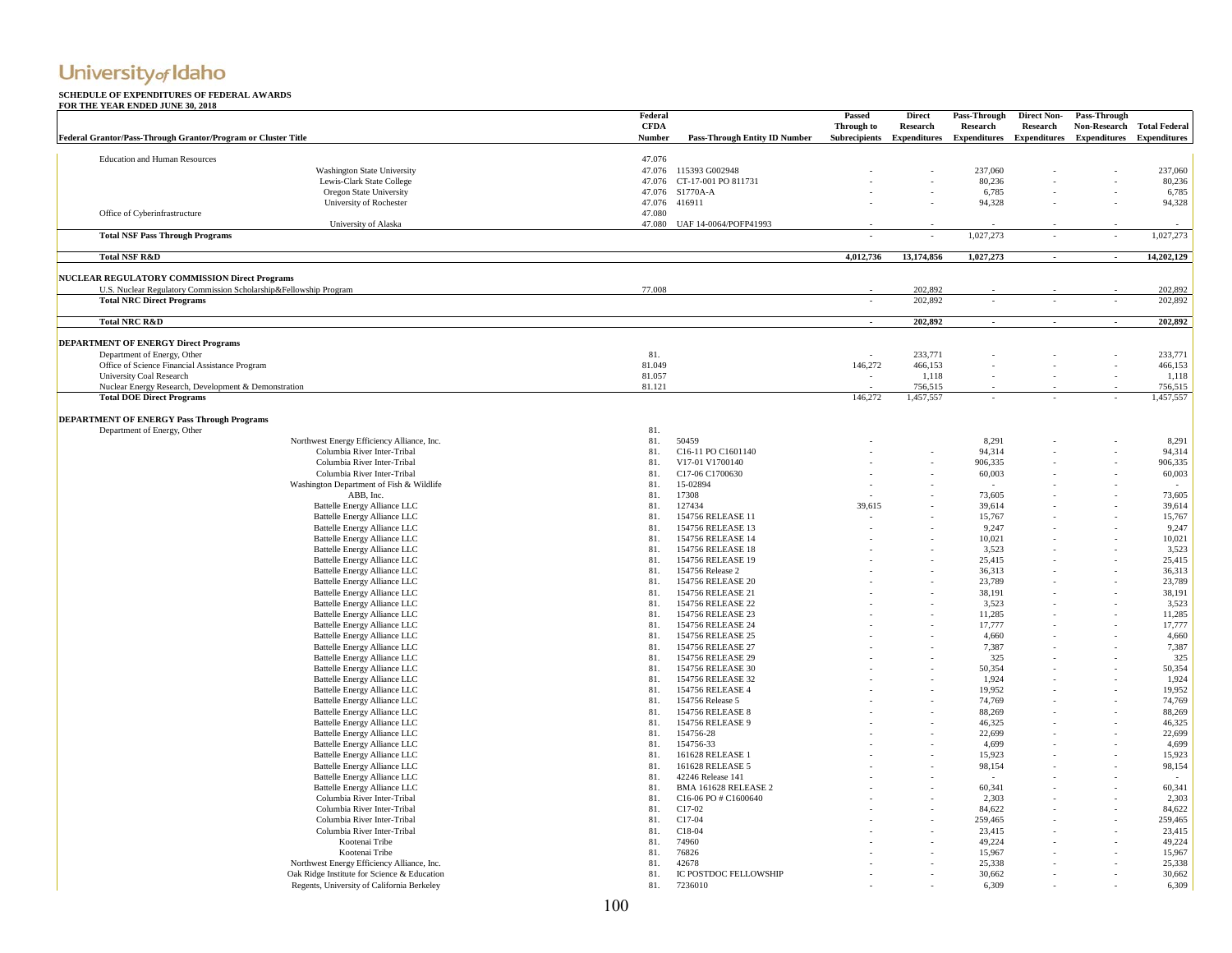| FOR THE TEAR ENDED JONE 50, 2016                                                        | Federal     |                                      | Passed     | <b>Direct</b> | Pass-Through                                                                   | <b>Direct Non-</b> | Pass-Through   |                            |
|-----------------------------------------------------------------------------------------|-------------|--------------------------------------|------------|---------------|--------------------------------------------------------------------------------|--------------------|----------------|----------------------------|
|                                                                                         | <b>CFDA</b> |                                      | Through to | Research      | Research                                                                       | Research           |                | Non-Research Total Federal |
| Federal Grantor/Pass-Through Grantor/Program or Cluster Title                           | Number      | <b>Pass-Through Entity ID Number</b> |            |               | Subrecipients Expenditures Expenditures Expenditures Expenditures Expenditures |                    |                |                            |
|                                                                                         |             |                                      |            |               |                                                                                |                    |                |                            |
| Nuclear Energy Research, Development and Demonstration                                  | 81.121      |                                      |            |               |                                                                                |                    |                |                            |
| The University of Michigan                                                              | 81.121      | 3004789309                           |            |               | 7,329                                                                          |                    |                | 7,329                      |
| University of Wisconsin                                                                 | 81.121      | 775K574                              |            |               | 15,285                                                                         |                    |                | 15,285                     |
| Office of Science Financial Assistance Program                                          | 81.049      |                                      |            |               |                                                                                |                    |                |                            |
| <b>Boston University</b>                                                                | 81.049      | 4500001723                           |            |               | 13,647                                                                         |                    |                | 13,647                     |
| University of Illinois                                                                  | 81.049      | 090634-16929 AE164                   |            |               | 13,003                                                                         |                    |                | 13,003                     |
| Washington State University                                                             |             | 81.049 105283G002254                 |            |               | 49,088                                                                         |                    |                | 49,088                     |
| <b>Total DOE Pass Through Programs</b>                                                  |             |                                      | 39.615     |               | 2,468,451                                                                      |                    |                | 2,468,451                  |
| <b>Total DOE R&amp;D</b>                                                                |             |                                      | 185.887    | 1.457.557     | 2.468.451                                                                      |                    |                | 3,926,008                  |
|                                                                                         |             |                                      |            |               |                                                                                |                    |                |                            |
| <b>DEPARTMENT OF EDUCATION Direct Programs</b>                                          |             |                                      |            |               |                                                                                |                    |                |                            |
| OFFICE OF ELEMENTARY AND SECONDARY EDUCATION                                            |             |                                      |            |               |                                                                                |                    |                |                            |
| Indian Education -- Special Programs for Indian Children                                | 84.299      |                                      |            | 190,565       |                                                                                |                    |                | 190,565                    |
| <b>Total Dept of Ed Direct Programs</b>                                                 |             |                                      |            | 190,565       |                                                                                |                    |                | 190,565                    |
|                                                                                         |             |                                      |            |               |                                                                                |                    |                |                            |
| DEPARTMENT OF EDUCATION Pass Through Programs                                           |             |                                      |            |               |                                                                                |                    |                |                            |
| OFFICE OF ELEMENTARY AND SECONDARY EDUCATION                                            |             |                                      |            |               |                                                                                |                    |                |                            |
| Mathematics and Science Partnerships                                                    | 84.366      |                                      |            |               |                                                                                |                    |                |                            |
| Idaho State Department of Education                                                     |             | 84.366 N00027578                     | 214,674    |               | 389,435                                                                        |                    |                | 389,435                    |
| OFFICE OF POSTSECONDARY EDUCATION                                                       |             |                                      |            |               |                                                                                |                    |                |                            |
| College Access Challenge Grant Program                                                  | 84.378      |                                      |            |               |                                                                                |                    |                |                            |
| <b>Total Dept of Ed Pass Through Programs</b>                                           |             |                                      | 214,674    | $\sim$        | 389,435                                                                        | $\sim$             | $\sim$         | 389,435                    |
|                                                                                         |             |                                      |            | 190.565       | 389.435                                                                        |                    |                | 580,000                    |
| <b>Total Dept of Ed R&amp;D</b>                                                         |             |                                      | 214,674    |               |                                                                                |                    | $\blacksquare$ |                            |
| DEPARTMENT OF HEALTH AND HUMAN SERVICES Direct Programs                                 |             |                                      |            |               |                                                                                |                    |                |                            |
| Department of Health & Human Services, Other                                            | 93.         |                                      |            | 47,503        |                                                                                |                    |                | 47,503                     |
| NATIONAL INSTITUTES OF HEALTH                                                           |             |                                      |            |               |                                                                                |                    |                |                            |
| Oral Diseases and Disorders Research                                                    | 93.121      |                                      |            | 93,379        |                                                                                |                    |                | 93,379                     |
| Human Genome Research                                                                   | 93.172      |                                      |            | 312,229       |                                                                                |                    |                | 312,229                    |
| National Center for Research Resources                                                  | 93.389      |                                      |            | 537,753       |                                                                                |                    |                | 537,753                    |
| Cancer Treatment Research                                                               | 93.395      |                                      |            | 40,662        |                                                                                |                    |                | 40,662                     |
| Allergy, Immunology and Transplantation Research                                        | 93.855      |                                      | 190,605    | 404,755       |                                                                                |                    |                | 404,755                    |
| Biomedical Research and Research Training                                               | 93.859      |                                      | 2,221,626  | 5,362,521     |                                                                                |                    |                | 5,362,521                  |
| Vision Research                                                                         | 93.867      |                                      | 74,020     | 460,651       |                                                                                |                    |                | 460,651                    |
| CENTERS FOR DISEASE CONTROL AND PREVENTION                                              |             |                                      |            |               |                                                                                |                    |                |                            |
| Occupational Safety and Health Program                                                  | 93.262      |                                      |            | 258,559       |                                                                                |                    |                | 258,559                    |
| <b>Total DHHS Direct Programs</b>                                                       |             |                                      | 2,486,251  | 7,518,012     |                                                                                |                    |                | 7,518,012                  |
|                                                                                         |             |                                      |            |               |                                                                                |                    |                |                            |
| <b>DEPARTMENT OF HEALTH AND HUMAN SERVICES Pass Through Programs</b>                    |             |                                      |            |               |                                                                                |                    |                |                            |
| NATIONAL INSTITUTES OF HEALTH                                                           |             |                                      |            |               |                                                                                |                    |                |                            |
| Mental Health Research Grants                                                           | 93.242      |                                      |            |               |                                                                                |                    |                |                            |
| <b>Behavior Imaging Solutions</b>                                                       | 93.242      | 16175B                               |            |               | 27,414                                                                         |                    |                | 27,414                     |
| Advanced MRI Technologies Inc.                                                          | 93.242      | R44MH122210-UIDAHO                   |            |               | 36,745                                                                         |                    |                | 36,745                     |
| Research Infrastructure Programs                                                        | 93.351      |                                      |            |               |                                                                                |                    |                |                            |
| Texas Biomedical Research Institute                                                     | 93.351      | 17-04583.005                         |            |               | 73,859                                                                         |                    |                | 73,859                     |
| Nursing Research                                                                        | 93.361      |                                      |            |               |                                                                                |                    |                |                            |
| University of Maryland                                                                  | 93.361      | 10017586/251 PO SR00004277           |            |               | 128,191                                                                        |                    |                | 128,191                    |
| Allergy, Immunology and Transplantation Research                                        | 93.855      |                                      |            |               |                                                                                |                    |                |                            |
| Henry M. Jackson Foundation                                                             | 93.855      | 306449-1.00-64040 PO 911248          |            |               | 20.989                                                                         |                    |                | 20.989                     |
| University of Arizona                                                                   | 93.855      | 390843                               |            |               | 95.243                                                                         |                    |                | 95,243                     |
| University of Maryland                                                                  | 93.855      | 101155B PO SR00003526                |            |               | 32,823                                                                         |                    |                | 32,823                     |
| Biomedical Research and Research Training                                               | 93.859      |                                      |            |               |                                                                                |                    |                |                            |
| University of Nevada Las Vegas Board of Regents                                         | 93.859      | 17-7460-UI-PG54-00                   |            |               |                                                                                |                    |                |                            |
| University of Nevada Las Vegas Board of Regents                                         | 93.859      | 18-22QN-UI-05-BS                     |            |               | 41,699                                                                         |                    |                | 41,699                     |
| University of Nevada Las Vegas Board of Regents                                         | 93.859      | 18-22QR-UI-PG76                      |            |               | 58,190                                                                         |                    |                | 58,190                     |
| <b>Washington State University</b>                                                      | 93.859      | 118419-G003805                       |            |               | 61,011                                                                         |                    |                | 61,011                     |
| Child Health and Human Development Extramural Research                                  | 93.865      |                                      |            |               |                                                                                |                    |                |                            |
| Northwestern University                                                                 | 93.865      | 60047828                             |            |               | 65,349                                                                         |                    |                | 65,349                     |
| CENTERS FOR DISEASE CONTROL AND PREVENTION                                              |             |                                      |            |               |                                                                                |                    |                |                            |
| Occupational Safety and Health Program                                                  | 93.262      |                                      |            |               |                                                                                |                    |                |                            |
| University of Washington                                                                | 93.262      | UWSC10248 BPO 28877                  |            |               | 1,465                                                                          |                    |                | 1,465                      |
| ADMINISTRATION FOR CHILDREN AND FAMILIES                                                |             |                                      |            |               |                                                                                |                    |                |                            |
| Improving the Capability of Indian Tribal Governments to Regulate Environmental Quality | 93.581      |                                      |            |               |                                                                                |                    |                |                            |
| Lower Elwha Klallam Tribe                                                               | 93.581      | 18235                                |            |               | 15,751                                                                         |                    |                | 15,751                     |
|                                                                                         |             |                                      |            |               |                                                                                |                    |                |                            |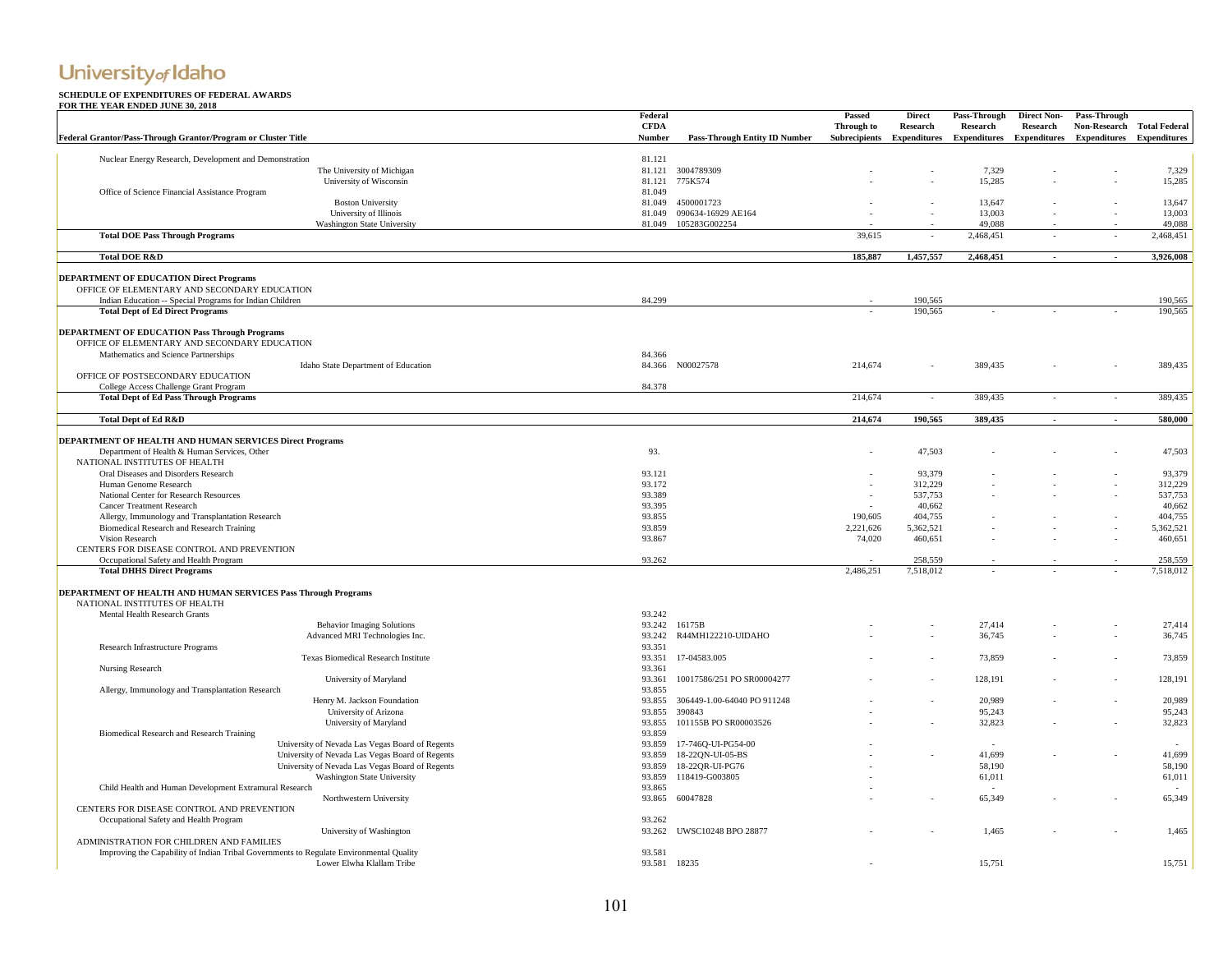| SCHEDULE OF EXPENDITURES OF FEDERAL AWARDS<br>FOR THE YEAR ENDED JUNE 30, 2018                                      | Federal          |                               | Passed                   | <b>Direct</b>                                                                  | Pass-Through             | <b>Direct Non-</b>       | Pass-Through |                      |
|---------------------------------------------------------------------------------------------------------------------|------------------|-------------------------------|--------------------------|--------------------------------------------------------------------------------|--------------------------|--------------------------|--------------|----------------------|
|                                                                                                                     | <b>CFDA</b>      |                               | Through to               | Research                                                                       | Research                 | Research                 | Non-Research | <b>Total Federal</b> |
| Federal Grantor/Pass-Through Grantor/Program or Cluster Title                                                       | Number           | Pass-Through Entity ID Number |                          | Subrecipients Expenditures Expenditures Expenditures Expenditures Expenditures |                          |                          |              |                      |
| CENTERS FOR MEDICARE AND MEDICAID SERVICES                                                                          |                  |                               |                          |                                                                                |                          |                          |              |                      |
| ACA - State Innovation Models: Funding for Model Design and Model Testing Assistance                                | 93.624           |                               |                          |                                                                                |                          |                          |              |                      |
| Idaho Dept. of Health & Welfare<br><b>Total DHHS Pass Through Programs</b>                                          |                  | 93.624 AC058900               | 331,053<br>331,053       |                                                                                | 956,759<br>1,615,488     |                          |              | 956,759<br>1,615,488 |
|                                                                                                                     |                  |                               |                          |                                                                                |                          |                          |              |                      |
| <b>Total DHHS R&amp;D</b>                                                                                           |                  |                               | 2,817,304                | 7,518,012                                                                      | 1,615,488                |                          |              | 9,133,500            |
| DEPARTMENT OF HOMELAND SECURITY Direct Programs                                                                     |                  |                               |                          |                                                                                |                          |                          |              |                      |
| <b>Cooperating Technical Partners</b><br><b>Total DHS Direct Programs</b>                                           | 97.045           |                               | $\sim$                   | 50,003<br>50,003                                                               | $\sim$                   |                          |              | 50,003<br>50,003     |
|                                                                                                                     |                  |                               |                          |                                                                                |                          |                          |              |                      |
| DEPARTMENT OF HOMELAND SECURITY Pass Through Programs<br>Pre-Disaster Mitigation                                    | 97.047           |                               |                          |                                                                                |                          |                          |              |                      |
| Idaho Bureau of Homeland Security                                                                                   | 97.047           | 14NONE086                     | (3,958)                  |                                                                                | 1,877                    |                          |              | 1,877                |
| Idaho Office of Emergency Management                                                                                | 97.047           | PDMC-PL-005                   | 23,638                   |                                                                                | 74,832                   |                          |              | 74,832               |
| Centers for Homeland Security                                                                                       | 97.061           |                               |                          |                                                                                |                          |                          |              |                      |
| University of Alaska                                                                                                |                  | 97.061 P0485979 AMEND 4       | 29,222                   |                                                                                | 36,080                   |                          |              | 36,080               |
| <b>Total DHS Pass Through Programs</b>                                                                              |                  |                               | 48,902                   | $\sim$                                                                         | 112,789                  |                          |              | 112,789              |
| <b>Total DHS R&amp;D</b>                                                                                            |                  |                               | 48.902                   | 50,003                                                                         | 112,789                  | $\sim$                   | $\sim$       | 162,792              |
|                                                                                                                     |                  |                               |                          |                                                                                |                          |                          |              |                      |
| <b>AGENCY FOR INTERNATIONAL DEVELOPMENT Pass Through Programs</b><br>USAID Foreign Assistance for Programs Overseas | 98.001           |                               |                          |                                                                                |                          |                          |              |                      |
| Michigan State University                                                                                           |                  | 98.001 RC105463               |                          |                                                                                | 42,575                   |                          |              | 42,575               |
| <b>Total AID Pass Through Programs</b>                                                                              |                  |                               |                          | L.                                                                             | 42,575                   | $\sim$                   |              | 42,575               |
| <b>Total AID R&amp;D</b>                                                                                            |                  |                               | $\overline{\phantom{a}}$ | $\sim$                                                                         | 42,575                   | $\sim$                   | $\sim$       | 42,575               |
| <b>Total Research &amp; Development Cluster</b>                                                                     |                  |                               | 9,968,397                | 40,176,736                                                                     | 10,993,790               | $\sim$                   | $\sim$       | 51,170,526           |
|                                                                                                                     |                  |                               |                          |                                                                                |                          |                          |              |                      |
|                                                                                                                     |                  |                               |                          |                                                                                |                          |                          |              |                      |
| <b>Student Financial Aid Cluster</b>                                                                                |                  |                               |                          |                                                                                |                          |                          |              |                      |
| <b>DEPARTMENT OF EDUCATION Direct Programs</b>                                                                      |                  |                               |                          |                                                                                |                          |                          |              |                      |
| OFFICE OF STUDENT FINANCIAL ASSISTANCE PROGRAMS                                                                     |                  |                               |                          |                                                                                |                          |                          |              |                      |
| Federal Supplemental Educational Opportunity Grants<br>Federal Work-Study Program                                   | 84.007<br>84.033 |                               |                          |                                                                                |                          | 547,695<br>707,124       |              | 547,695<br>707,124   |
| Federal Perkins Loan Program-Federal Capital Contributions                                                          | 84.038           |                               |                          |                                                                                |                          | 13,607,199               |              | 13,607,199           |
| Federal Pell Grant Program                                                                                          | 84.063           |                               |                          |                                                                                |                          | 13,606,506               |              | 13,606,506           |
| Federal Direct Student Loans                                                                                        | 84.268           |                               |                          |                                                                                |                          | 53,932,373               |              | 53,932,373           |
| <b>Total Dept of Ed Direct Programs</b>                                                                             |                  |                               |                          | L.                                                                             |                          | 82,400,897               |              | 82,400,897           |
| <b>Total Student Financial Aid Cluster</b>                                                                          |                  |                               |                          | $\overline{\phantom{a}}$                                                       |                          | 82,400,897               |              | 82,400,897           |
|                                                                                                                     |                  |                               |                          |                                                                                |                          |                          |              |                      |
|                                                                                                                     |                  |                               |                          |                                                                                |                          |                          |              |                      |
| <b>SNAP</b> - Cluster                                                                                               |                  |                               |                          |                                                                                |                          |                          |              |                      |
| DEPARTMENT OF AGRICULTURE Pass Through Programs                                                                     |                  |                               |                          |                                                                                |                          |                          |              |                      |
| State Administrative Matching Grants for the Supplemental Nutrition Assistance Program                              |                  |                               |                          |                                                                                |                          |                          |              |                      |
| Idaho Dept. of Health & Welfare                                                                                     |                  | 10.561 WC078600               |                          |                                                                                |                          |                          | 1,029,430    | 1,029,430            |
| <b>Total USDA Pass-Through Programs</b>                                                                             |                  |                               |                          |                                                                                |                          |                          | 1.029.430    | 1.029.430            |
| <b>Total SNAP Cluster</b>                                                                                           |                  |                               | $\overline{\phantom{a}}$ | $\blacksquare$                                                                 | $\overline{\phantom{a}}$ | $\overline{\phantom{a}}$ | 1,029,430    | 1,029,430            |
|                                                                                                                     |                  |                               |                          |                                                                                |                          |                          |              |                      |
|                                                                                                                     |                  |                               |                          |                                                                                |                          |                          |              |                      |
| <b>Special Education (IDEA) - Cluster</b>                                                                           |                  |                               |                          |                                                                                |                          |                          |              |                      |
| <b>DEPARTMENT OF EDUCATION Pass Through Programs</b>                                                                |                  |                               |                          |                                                                                |                          |                          |              |                      |

**DEPARTMENT OF EDUCATION Pass Through Programs** OFFICE OF SPECIAL EDUCATION AND REHABILITATIVE SERVICES Special Education Grants to States 84.027A 17-5001<br>
84.027A 17-5001 Idaho State Department of Ed 84.027A 17-5001<br>
84.027A 18-5002<br>
84.027A 18-5002<br>
84.027A 18-5002 Idaho State Department of Ed 84.027A 18-5002 - **- - -** 1,151,784 1,151,784 **Total Dept of Ed Pass-Through Programs**  $1,167,328$   $1,167,328$ **Total Special Education (IDEA) Cluster** - - - - - - - 1,167,328 1,167,328 1,167,328 1,167,328 1,167,328 1,167,328 1,167,328 1,167,328 1,167,328 1,167,328 1,167,328 1,167,328 1,167,328 1,167,328 1,167,328 1,167,328 1,167,3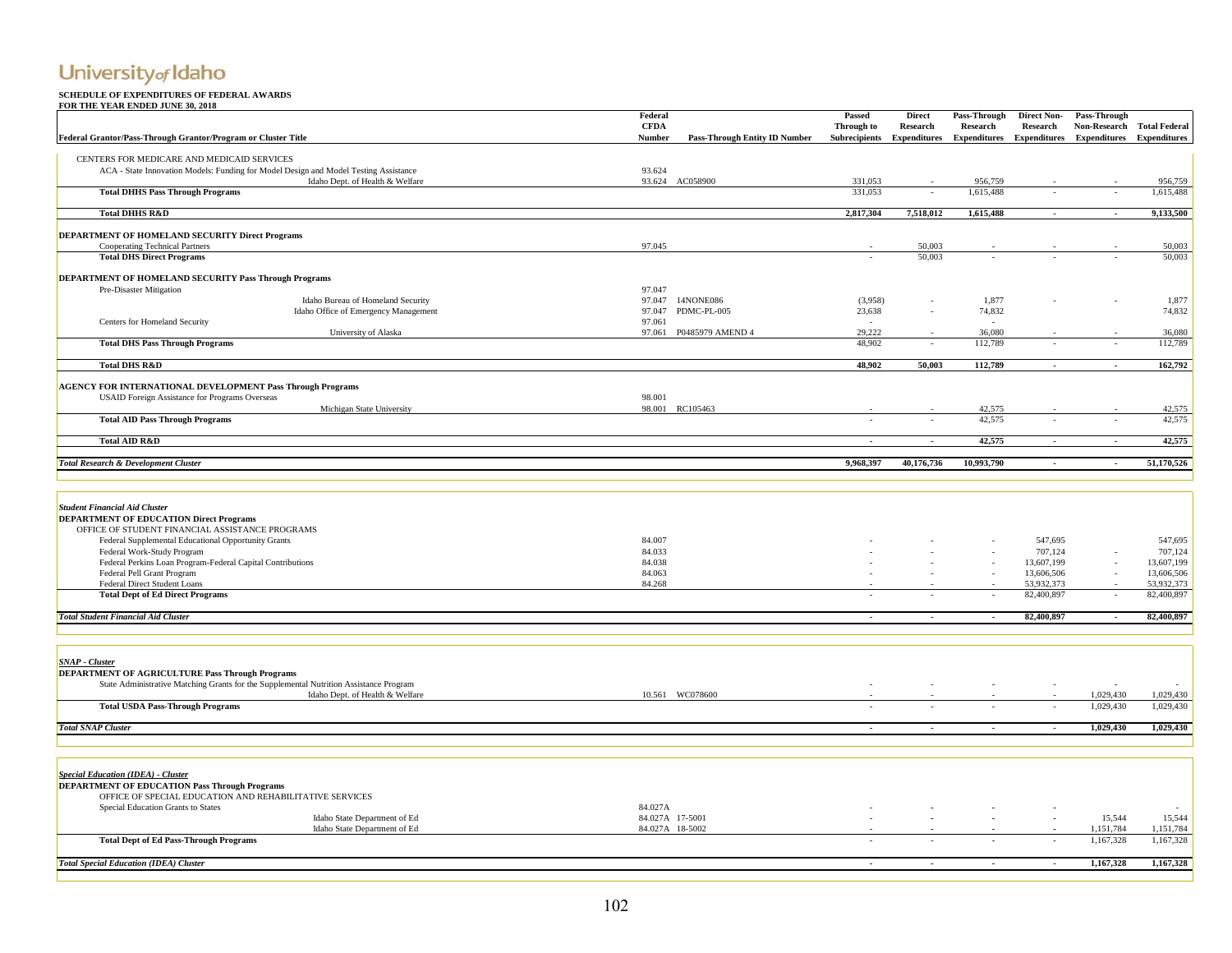#### **SCHEDULE OF EXPENDITURES OF FEDERAL AWARDS FOR THE YEAR ENDED JUNE 30, 2018**

|                                                               | Federal<br><b>CFDA</b> |                               | Passed<br>Through to | <b>Direct</b><br>Research  | Pass-Through<br>Research | <b>Direct Non-</b><br>Research | <b>Pass-Through</b><br><b>Non-Research</b>          | <b>Total Federal</b> |
|---------------------------------------------------------------|------------------------|-------------------------------|----------------------|----------------------------|--------------------------|--------------------------------|-----------------------------------------------------|----------------------|
| Federal Grantor/Pass-Through Grantor/Program or Cluster Title | <b>Number</b>          | Pass-Through Entity ID Number |                      | Subrecipients Expenditures |                          |                                | Expenditures Expenditures Expenditures Expenditures |                      |
|                                                               |                        |                               |                      |                            |                          |                                |                                                     |                      |
| <b>TRIO</b> - Cluster                                         |                        |                               |                      |                            |                          |                                |                                                     |                      |
| <b>DEPARTMENT OF EDUCATION Direct Programs</b>                |                        |                               |                      |                            |                          |                                |                                                     |                      |
| OFFICE OF POSTSECONDARY EDUCATION                             |                        |                               |                      |                            |                          |                                |                                                     |                      |
| TRIO_Student Support Services                                 | 84.042A                |                               |                      |                            |                          | 299,126                        |                                                     | 299,126              |
| TRIO Talent Search                                            | 84.044A                |                               | $\sim$               | $\sim$                     | $\sim$                   | 309,123                        | $\sim$                                              | 309,123              |
| TRIO Upward Bound                                             | 84,047                 |                               |                      | $\sim$                     | $\sim$                   | 730,384                        | $\sim$                                              | 730,384              |
| TRIO_Upward Bound                                             | 84.047A                |                               |                      | $\sim$                     | $\sim$                   | 760,184                        | $\sim$                                              | 760,184              |
| TRIO_Educational Opportunity Centers                          | 84.066                 |                               | $\sim$               | $\sim$                     | $\sim$                   | 201,082                        | $\sim$                                              | 201,082              |
| TRIO McNair Post-Baccalaureate Achievement                    | 84.217                 |                               |                      | $\sim$                     | $\sim$                   | 70.161                         | $\sim$                                              | 70,161               |
| <b>Total Dept of Ed Direct Programs</b>                       |                        |                               | $\sim$               | $\sim$                     | $\sim$                   | 2,370,060                      | $\sim$                                              | 2,370,060            |
| <b>DEPARTMENT OF EDUCATION Pass Through Programs</b>          |                        |                               |                      |                            |                          |                                |                                                     |                      |
| OFFICE OF POSTSECONDARY EDUCATION                             |                        |                               |                      |                            |                          |                                |                                                     |                      |
| TRIO McNair Post-Baccalaureate Achievement                    | 84.217                 |                               |                      |                            |                          |                                |                                                     |                      |
| <b>UMASS Post-Secondary (IPSI)</b>                            | 84.217                 | B000697283                    |                      |                            |                          |                                | 3,757                                               | 3,757                |
|                                                               |                        |                               | $\sim$               | $\sim$                     | $\sim$                   | $\sim$                         | 3,757                                               | 3,757                |
| <b>Total TRIO Cluster</b>                                     |                        |                               | $\sim$               | $\sim$                     | $\overline{\phantom{a}}$ | 2,370,060                      | 3,757                                               | 2,373,817            |
|                                                               |                        |                               |                      |                            |                          |                                |                                                     |                      |

#### *Programs Not in a Cluster*

| <b>DEPARTMENT OF AGRICULTURE</b>                                                                                   |        |                         |                          |        |           |         |           |
|--------------------------------------------------------------------------------------------------------------------|--------|-------------------------|--------------------------|--------|-----------|---------|-----------|
| Department of Agriculture, Other                                                                                   | 10.    |                         | $\overline{\phantom{a}}$ |        | 460,298   | $\sim$  | 460,298   |
| ANIMAL AND PLANT HEALTH INSPECTION SERVICE                                                                         |        |                         |                          |        |           |         |           |
| Plant and Animal Disease, Pest Control, and Animal Care                                                            | 10.025 |                         | $\overline{\phantom{a}}$ |        |           | $\sim$  | $\sim$    |
| NATIONAL INSTITUTE OF FOOD AND AGRICULTURE                                                                         |        |                         |                          |        |           |         |           |
| Grants for Agricultural Research, Special Research Grants                                                          | 10.200 |                         |                          |        |           | $\sim$  |           |
| University of Washington                                                                                           | 10.200 | <b>UWSC722 BPO25507</b> |                          |        |           | 21,997  | 21,997    |
| Sustainable Agriculture Research and Education                                                                     | 10.215 |                         |                          |        |           |         |           |
| <b>Utah State University</b>                                                                                       | 10.215 | 140867052-138           |                          |        |           | 7,869   | 7,869     |
| Utah State University                                                                                              | 10.215 | 200592-00001-309        |                          |        |           | 20,461  | 20,461    |
| Utah State University                                                                                              | 10.215 | 200592-397              |                          |        |           | 5.148   | 5,148     |
| <b>Utah State University</b>                                                                                       | 10.215 | 201207-515              |                          |        |           | 3,518   | 3,518     |
| Secondary and Two-Year Postsecondary Agriculture Education Challenge Grants                                        | 10.226 |                         | 2,046                    |        | 10.848    | $\sim$  | 10,848    |
| Biodiesel                                                                                                          | 10.306 |                         |                          |        | 246,239   | $\sim$  | 246,239   |
| Agriculture and Food Research Initiative (AFRI)                                                                    | 10.310 |                         | 4.449                    |        | 196,711   | $\sim$  | 196,711   |
| Beginning Farmer and Rancher Development Program                                                                   | 10.311 |                         | 53,147                   |        | 136,212   | $\sim$  | 136,212   |
| <b>American Farmland Trust</b>                                                                                     | 10.311 | 17695                   | $\sim$                   |        | $\sim$    | 1,719   | 1,719     |
| National Food Safety Training, Education, Extension, Outreach, and Technical Assistance Competitive Grants Program | 10.328 |                         | 43.236                   |        | 81,893    | $\sim$  | 81,893    |
| Oregon State University                                                                                            | 10.328 | C0494A-D                | $\sim$                   |        | $\sim$    | 71,813  | 71,813    |
| Crop Protection and Pest Management Competitive Grants Program                                                     | 10.329 |                         |                          |        | 221,972   | $\sim$  | 221,972   |
| Cooperative Extension Service                                                                                      | 10.500 |                         |                          |        | 3,069,350 | $\sim$  | 3,069,350 |
| Kansas State University                                                                                            | 10.500 | S17114                  |                          |        |           | 20,168  | 20,168    |
| Pennsylvania State University                                                                                      | 10.500 | 5031-UI-UM-9802         |                          |        |           | 22,127  | 22,127    |
| <b>Washington State University</b>                                                                                 | 10.500 | 108815-G003711          | 602                      |        | $\sim$    | 16,718  | 16,718    |
| Renewable Resources Extension Act and National Focus Fund Projects                                                 | 10.515 |                         | $\sim$                   |        | 40,797    | $\sim$  | 40,797    |
| FOOD AND NUTRITION SERVICE                                                                                         |        |                         |                          |        |           |         |           |
| Child and Adult Care Food Program                                                                                  | 10.558 |                         |                          |        |           |         |           |
| Idaho State Department of Education                                                                                | 10.558 | 2901                    |                          |        |           | 22,221  | 22,221    |
| <b>FOREST SERVICE</b>                                                                                              |        |                         |                          |        |           |         |           |
| Cooperative Forestry Assistance                                                                                    | 10.664 |                         |                          |        |           |         |           |
| Idaho Department of Lands                                                                                          | 10.664 | 16-303                  | 6,978                    |        |           | 15.441  | 15,441    |
| National Fish and Wildlife Foundation                                                                              | 10.664 | 1301.15.048190          | $\sim$                   |        |           | 22,498  | 22,498    |
| NATURAL RESOURCES CONSERVATION SERVICE                                                                             |        |                         |                          |        |           |         |           |
| Soil Survey                                                                                                        | 10.903 |                         |                          | $\sim$ | 41,780    | $\sim$  | 41,780    |
| Snow Survey and Water Supply Forecasting                                                                           | 10.907 |                         |                          |        | 7,232     |         | 7,232     |
| <b>Total USDA no cluster</b>                                                                                       |        |                         | 110,458                  |        | 4.513.332 | 251,698 | 4,765,030 |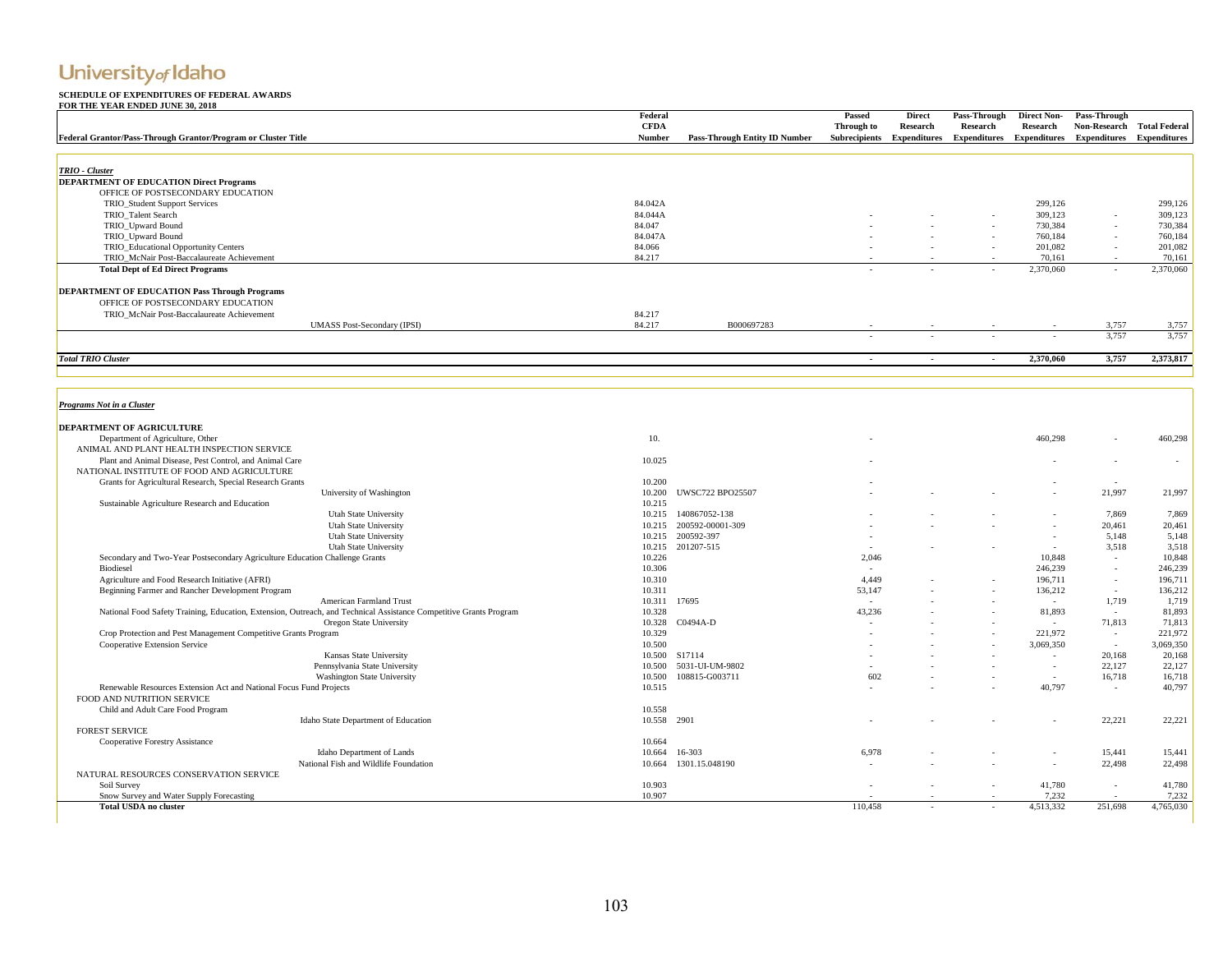|                                                                                                                              | Federal          |                               | Passed     | <b>Direct</b>              | Pass-Through        | <b>Direct Non-</b> | Pass-Through               |                  |
|------------------------------------------------------------------------------------------------------------------------------|------------------|-------------------------------|------------|----------------------------|---------------------|--------------------|----------------------------|------------------|
|                                                                                                                              | <b>CFDA</b>      |                               | Through to | Research                   | Research            | Research           | Non-Research Total Federal |                  |
| Federal Grantor/Pass-Through Grantor/Program or Cluster Title                                                                | Number           | Pass-Through Entity ID Number |            | Subrecipients Expenditures | <b>Expenditures</b> | Expenditures       | Expenditures Expenditures  |                  |
| DEPARTMENT OF COMMERCE                                                                                                       |                  |                               |            |                            |                     |                    |                            |                  |
| ECONOMIC DEVELOPMENT ADMINISTRATION                                                                                          |                  |                               |            |                            |                     |                    |                            |                  |
| Economic Development_Technical Assistance                                                                                    | 11.303           |                               |            |                            |                     |                    |                            |                  |
| <b>Boise State University</b>                                                                                                | 11.303           | 5461-2017-A                   |            |                            |                     |                    |                            |                  |
| <b>Boise State University</b>                                                                                                | 11.303           | 7742-A                        |            |                            |                     |                    | 50,000                     | 50,000           |
| NATIONAL INSTITUTE OF STANDARDS AND TECHNOLOGY                                                                               |                  |                               |            |                            |                     |                    |                            |                  |
| Manufacturing Extension Partnership<br><b>Boise State University</b>                                                         | 11.611           | 11.611 6803-2017-C            |            |                            |                     |                    | 58,861                     | 58,861           |
| <b>Boise State University</b>                                                                                                |                  | 11.611 6803-2018-C            |            |                            |                     |                    | 82,699                     | 82,699           |
| <b>Total DOC</b> no cluster                                                                                                  |                  |                               |            |                            |                     |                    | 191,560                    | 191,560          |
|                                                                                                                              |                  |                               |            |                            |                     |                    |                            |                  |
| <b>DEPARTMENT OF DEFENSE</b>                                                                                                 |                  |                               |            |                            |                     |                    |                            |                  |
| NATIONAL SECURITY AGENCY                                                                                                     |                  |                               |            |                            |                     |                    |                            |                  |
| <b>Information Security Grants</b>                                                                                           | 12.902           |                               |            |                            |                     |                    |                            |                  |
| University of Washington<br>GenCyber Grants Program                                                                          | 12.902<br>12.903 | UWSC9456 BPO18736             |            |                            |                     |                    | 4,676                      | 4,676            |
| <b>Total DOD</b> no cluster                                                                                                  |                  |                               |            |                            |                     |                    | 4,676                      | 4,676            |
|                                                                                                                              |                  |                               |            |                            |                     |                    |                            |                  |
| DEPARTMENT OF THE INTERIOR                                                                                                   |                  |                               |            |                            |                     |                    |                            |                  |
| <b>BUREAU OF INDIAN AFFAIRS</b>                                                                                              |                  |                               |            |                            |                     |                    |                            |                  |
| Agriculture on Indian Lands                                                                                                  | 15.034           |                               |            |                            |                     | 12,006             |                            | 12,006           |
| BUREAU OF LAND MANAGEMENT                                                                                                    |                  |                               |            |                            |                     |                    |                            |                  |
| Fish, Wildlife and Plant Conservation Resource Management                                                                    | 15.231           |                               |            |                            |                     | 12,734             | $\sim$                     | 12,734           |
| Wildland Fire Research and Studies Program                                                                                   | 15.232           |                               |            |                            |                     |                    |                            |                  |
| University of Nevada at Reno<br><b>U.S.GEOLOGICAL SURVEY</b>                                                                 |                  | 15.232 UNR-17-29              |            |                            |                     |                    | 15,586                     | 15,586           |
| U.S. Geological Survey_Research and Data Collection                                                                          | 15.808           |                               |            |                            |                     | 1,428              |                            | 1,428            |
| National Geological and Geophysical Data Preservation Program                                                                | 15.814           |                               |            |                            |                     | 31,480             |                            | 31,480           |
| National Climate Change and Wildlife Science Center                                                                          | 15.820           |                               |            |                            |                     | 92,531             |                            | 92,531           |
| NATIONAL PARK SERVICE                                                                                                        |                  |                               |            |                            |                     |                    |                            |                  |
| Cooperative Research and Training Programs - Resources of the National Park System                                           | 15.945           |                               |            |                            |                     | 9,084              |                            | 9,084            |
| <b>Total DOI</b> no cluster                                                                                                  |                  |                               |            |                            |                     | 159,263            | 15,586                     | 174,849          |
|                                                                                                                              |                  |                               |            |                            |                     |                    |                            |                  |
| DEPARTMENT OF JUSTICE                                                                                                        |                  |                               |            |                            |                     |                    |                            |                  |
| VIOLENCE AGAINST WOMEN OFFICE                                                                                                |                  |                               |            |                            |                     | 87.302             |                            |                  |
| Grants to Reduce Domestic Violence, Dating Violence, Sexual Assault, and Stalking on Campus<br>NATIONAL INSTITUTE OF JUSTICE | 16.525           |                               |            |                            |                     |                    | $\sim$                     | 87,302           |
| National Institute of Justice Research, Evaluation, and Development Project Grants                                           | 16.560           |                               |            |                            |                     |                    |                            |                  |
| <b>Boise State University</b>                                                                                                | 16.560           | 18279                         |            |                            |                     |                    | 7,187                      | 7,187            |
| JUVENILE JUSTICE & DELINQUENCY PREVENTION                                                                                    |                  |                               |            |                            |                     |                    |                            |                  |
| Juvenile Mentoring Program                                                                                                   | 16.726           |                               |            |                            |                     |                    |                            |                  |
| National 4-H Council                                                                                                         |                  | 16.726 NMP 7                  |            |                            |                     |                    | 68,301                     | 68,301           |
| National 4-H Council                                                                                                         | 16.726           | NMP8                          |            |                            |                     |                    | 5,922                      | 5,922            |
| <b>BUREAU OF JUSTICE ASSISTANCE</b>                                                                                          |                  |                               |            |                            |                     |                    |                            |                  |
| John R. Justice Prosecutors and Defenders Incentive Act                                                                      | 16.816           |                               |            |                            |                     | 3.374              |                            | 3,374            |
| <b>Total DOJ</b> no cluster                                                                                                  |                  |                               |            |                            |                     | 90.676             | 81,410                     | 172,086          |
| <b>DEPARTMENT OF STATE</b>                                                                                                   |                  |                               |            |                            |                     |                    |                            |                  |
| Department of State, Other                                                                                                   | 19.              |                               |            |                            |                     |                    |                            |                  |
| Institute of International Education                                                                                         | 19.              | 3216 IDAHO 03.02.17           |            |                            |                     |                    | 50,326                     | 50,326           |
| BUREAU OF EDUCATIONAL AND CULTURAL AFFAIRS                                                                                   |                  |                               |            |                            |                     |                    |                            |                  |
| Professional and Cultural Exchange Programs - Citizen Exchanges                                                              | 19.415           |                               |            |                            |                     |                    |                            |                  |
| Georgetown University                                                                                                        |                  | 19.415 UIDAHO-12072017        |            |                            |                     |                    | 41,367                     | 41,367           |
| Georgetown University                                                                                                        |                  | 19.415 UNI-10052016-1         |            |                            |                     |                    | 1,073                      | 1,073            |
| <b>Total Department of State no cluster</b>                                                                                  |                  |                               |            |                            |                     |                    | 92,766                     | 92,766           |
| DEPARTMENT OF TRANSPORTATION                                                                                                 |                  |                               |            |                            |                     |                    |                            |                  |
| Department of Transportation, Other                                                                                          | 20.              |                               |            |                            |                     |                    |                            |                  |
| Idaho Transportation Department                                                                                              | 20.              | 6636                          |            |                            |                     |                    | 46,076                     | 46,076           |
| FEDERAL HIGHWAY ADMINISTRATION (FHWA)                                                                                        |                  |                               |            |                            |                     |                    |                            |                  |
| Highway Planning and Construction                                                                                            | 20.205           |                               |            |                            |                     |                    |                            |                  |
| Idaho Transportation Department                                                                                              | 20.205           | 6423                          |            |                            |                     |                    | 3,305                      | 3,305            |
| <b>Total - Department of Transportation no cluster</b>                                                                       |                  |                               |            |                            |                     |                    | 49,381                     | 49,381           |
|                                                                                                                              |                  |                               |            |                            |                     |                    |                            |                  |
| <b>DEPARTMENT OF TREASURY</b>                                                                                                |                  |                               |            |                            |                     |                    |                            |                  |
| <b>INTERNAL REVENUE SERVICE</b>                                                                                              |                  |                               |            |                            |                     |                    |                            |                  |
| Low-Income Taxpayer Clinics                                                                                                  | 21.008           |                               |            |                            |                     | 93,827<br>93,827   | $\sim$                     | 93,827<br>93,827 |
| <b>Total - Department of Treasury no cluster</b>                                                                             |                  |                               |            |                            |                     |                    |                            |                  |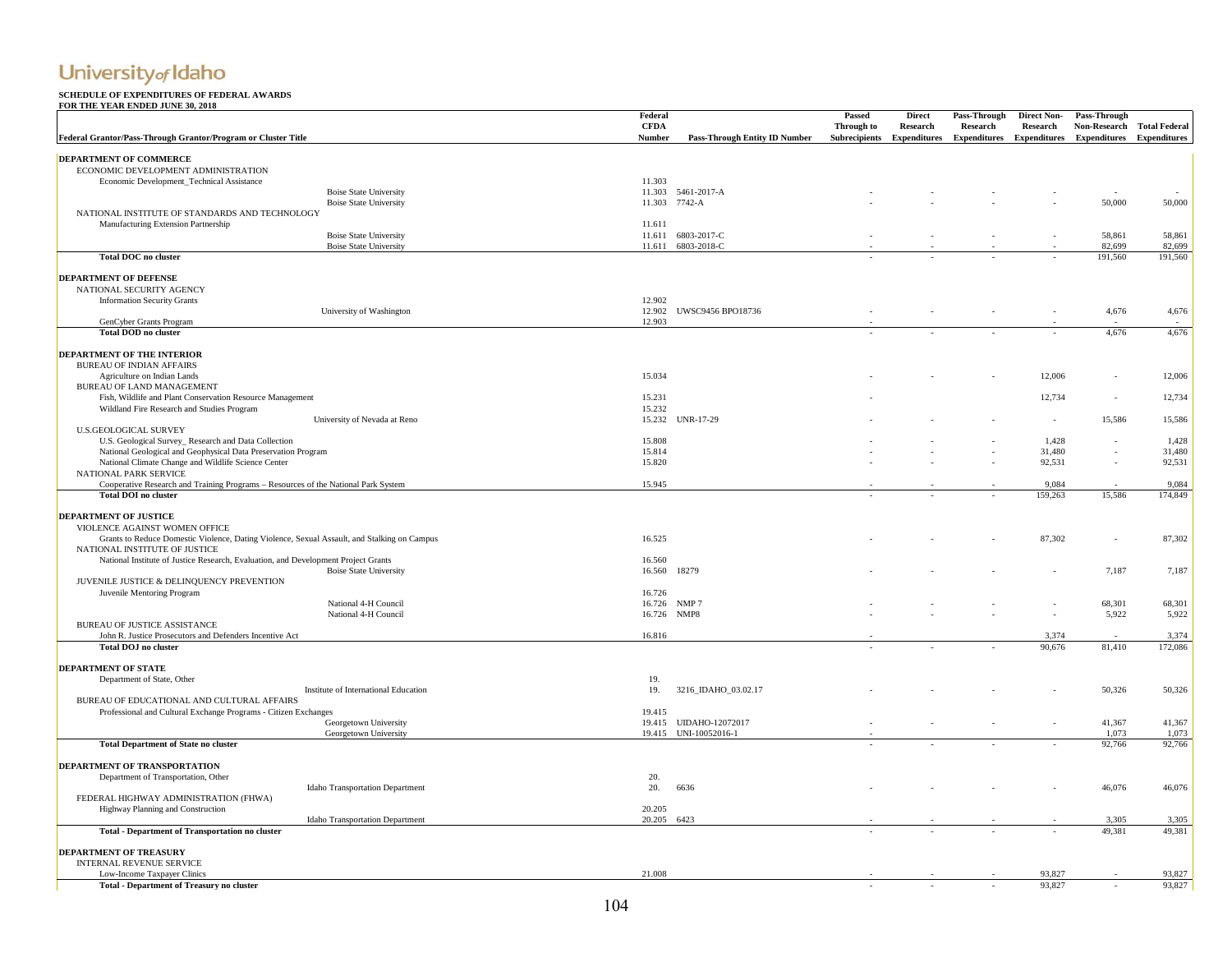|                                                                                                                        | Federal<br><b>CFDA</b> |                                      | Passed<br>Through to | <b>Direct</b><br>Research | Pass-Through<br>Research                                                       | <b>Direct Non-</b><br>Research | Pass-Through | Non-Research Total Federal |
|------------------------------------------------------------------------------------------------------------------------|------------------------|--------------------------------------|----------------------|---------------------------|--------------------------------------------------------------------------------|--------------------------------|--------------|----------------------------|
| Federal Grantor/Pass-Through Grantor/Program or Cluster Title                                                          | <b>Number</b>          | <b>Pass-Through Entity ID Number</b> |                      |                           | Subrecipients Expenditures Expenditures Expenditures Expenditures Expenditures |                                |              |                            |
|                                                                                                                        |                        |                                      |                      |                           |                                                                                |                                |              |                            |
| FEDERAL COMMUNICATION COMMISSION                                                                                       | 32.                    |                                      |                      |                           |                                                                                | 65,002                         |              | 65,002                     |
| Federal Communication Commission, Other<br><b>Total FCC no cluster</b>                                                 |                        |                                      |                      |                           |                                                                                | 65,002                         |              | 65,002                     |
|                                                                                                                        |                        |                                      |                      |                           |                                                                                |                                |              |                            |
| NATIONAL FOUNDATION ON THE ARTS AND THE HUMANITIES                                                                     |                        |                                      |                      |                           |                                                                                |                                |              |                            |
| National Foundation on the the Arts & Humanities, Other                                                                | 45.                    |                                      |                      |                           |                                                                                |                                |              |                            |
| Idaho Commission on the Arts<br>Idaho Commission on the Arts                                                           | 45.<br>45.             | 3526ET-18<br>00256                   |                      |                           |                                                                                |                                | 398          | 398                        |
| NATIONAL ENDOWMENT FOR THE ARTS                                                                                        |                        |                                      |                      |                           |                                                                                |                                | 651          | 651                        |
| Promotion of the Arts_Grants to Organizations and Individuals                                                          | 45.024                 |                                      |                      |                           |                                                                                | 15,000                         | $\sim$       | 15,000                     |
| Idaho Commission on the Arts                                                                                           | 45.025                 | 4315AE(2)-17                         |                      |                           |                                                                                |                                | 245          | 245                        |
| Western States Arts Federation                                                                                         | 45.025                 | TW20170222                           |                      |                           |                                                                                |                                | 2,250        | 2,250                      |
| NATIONAL ENDOWMENT FOR THE HUMANITIES                                                                                  |                        |                                      |                      |                           |                                                                                |                                | $\sim$       | $\sim$                     |
| Promotion of the Humanities_Federal/State Partnership                                                                  | 45.129                 |                                      |                      |                           |                                                                                |                                | $\sim$       |                            |
| Idaho Humanities Council                                                                                               | 45.129                 | 2017032                              |                      |                           |                                                                                |                                | 2,000        | 2,000                      |
| Idaho Humanities Council                                                                                               | 45.129                 | 2017030                              |                      |                           |                                                                                |                                | 93           | 93                         |
| Idaho Humanities Council                                                                                               |                        | 45.129 2017065                       |                      |                           |                                                                                |                                | 2,000        | 2,000                      |
| Promotion of the Humanities Challenge Grants                                                                           | 45.130                 |                                      |                      |                           |                                                                                | 183                            |              | 183                        |
| Total Nat'l Foundation on the Arts & Humanities no cluster                                                             |                        |                                      |                      |                           |                                                                                | 15.183                         | 7,637        | 22,820                     |
|                                                                                                                        |                        |                                      |                      |                           |                                                                                |                                |              |                            |
| <b>ENVIRONMENTAL PROTECTION AGENCY</b>                                                                                 |                        |                                      |                      |                           |                                                                                |                                |              |                            |
| OFFICE OF CHEMICAL SAFETY AND POLLUTION PREVENTION                                                                     |                        |                                      |                      |                           |                                                                                |                                |              |                            |
| Research, Development, Monitoring, Public Education, Outreach, Training, Demonstrations, and Studies                   | 66.716                 |                                      |                      |                           |                                                                                |                                |              |                            |
| eXtension Foundation                                                                                                   |                        | 66.716 SA-2017-34                    |                      |                           |                                                                                |                                | 435          | 435                        |
| <b>Total EPA no cluster</b>                                                                                            |                        |                                      |                      |                           |                                                                                |                                | 435          | 435                        |
| <b>DEPARTMENT OF ENERGY</b>                                                                                            |                        |                                      |                      |                           |                                                                                |                                |              |                            |
| Department of Energy, Other                                                                                            | 81.                    |                                      |                      |                           |                                                                                |                                |              |                            |
| Battelle Energy Alliance LLC                                                                                           | 81.                    | 154756 RELEASE 15                    |                      |                           |                                                                                |                                | 1,657,337    | 1,657,337                  |
| Battelle Energy Alliance LLC                                                                                           | 81.                    | 154756 RELEASE 26                    |                      |                           |                                                                                |                                | 33.581       | 33,581                     |
| Energy Efficiency and Renewable Energy Information Dissemination, Outreach, Training and Technical Analysis/Assistance | 81.117                 |                                      |                      |                           |                                                                                |                                |              |                            |
| <b>Boise State University</b>                                                                                          |                        | 81.117 7328-A                        |                      |                           |                                                                                |                                | 65,207       | 65,207                     |
| <b>Total DOD</b> no cluster                                                                                            |                        |                                      |                      |                           |                                                                                |                                | 1,756,125    | 1,756,125                  |
|                                                                                                                        |                        |                                      |                      |                           |                                                                                |                                |              |                            |
| DEPARTMENT OF EDUCATION                                                                                                |                        |                                      |                      |                           |                                                                                |                                |              |                            |
| Department of Education, Other<br>Idaho Career and Technical Education                                                 | 84.<br>84.             | SL8665-N2                            |                      |                           |                                                                                |                                | 43.309       | 43,309                     |
| National Writing Project                                                                                               | 84.                    | 92-ID01-SEED2016-ILI                 |                      |                           |                                                                                |                                | 405          | 405                        |
| Idaho Dept. of Voc Rehabilitation                                                                                      | 84.WAIT 17598B         |                                      |                      |                           |                                                                                |                                | 20,423       | 20,423                     |
| OFFICE OF CAREER, TECHNICAL, AND ADULT EDUCATION                                                                       |                        |                                      |                      |                           |                                                                                |                                |              |                            |
| Career and Technical Education -- Basic Grants to States                                                               | 84.048                 |                                      |                      |                           |                                                                                |                                |              |                            |
| Idaho Career and Technical Education                                                                                   |                        | 84.048A SL 7503 FH                   |                      |                           |                                                                                |                                | 1,491        | 1,491                      |
| Idaho Career and Technical Education                                                                                   |                        | 84.048A PL7665 C1                    |                      |                           |                                                                                |                                | 3,223        | 3,223                      |
| OFFICE OF ELEMENTARY AND SECONDARY EDUCATION                                                                           |                        |                                      |                      |                           |                                                                                |                                |              |                            |
| Title I Grants to Local Educational Agencies                                                                           | 84.010                 |                                      |                      |                           |                                                                                |                                |              |                            |
| Idaho State Department of Education                                                                                    | 84.010                 | ISDE FY17 ID Building Cap. - Fed.    |                      |                           |                                                                                | $\sim$                         | 9,246        | 9,246                      |
| Idaho Department of Education                                                                                          |                        | 84.010 17-4433                       |                      |                           |                                                                                | $\sim$                         | 415,742      | 415,742                    |
| Migrant Education_College Assistance Migrant Program                                                                   | 84.149A                |                                      |                      |                           |                                                                                | 408,558                        | $\sim$       | 408,558                    |
| Twenty-First Century Community Learning Centers                                                                        | 84.287                 |                                      |                      |                           |                                                                                |                                |              |                            |
| Idaho State Department of Ed                                                                                           | 84.287                 | 17-7200                              |                      |                           |                                                                                |                                | 5.994        | 5.994                      |
| Idaho State Department of Ed                                                                                           | 84.287                 | N27626, N27628, N28064               |                      |                           |                                                                                |                                | 123,985      | 123,985                    |
| English Language Acquisition State Grants                                                                              | 84.365                 |                                      |                      |                           |                                                                                |                                |              |                            |
| Parma School District #137                                                                                             | 84.365                 | 18589                                |                      |                           |                                                                                |                                | 1,087        | 1,087                      |
| Mathematics and Science Partnerships                                                                                   | 84.366                 |                                      |                      |                           |                                                                                |                                |              |                            |
| Idaho State Department of Education                                                                                    | 84.366                 | 15MSP21                              | 259,987              |                           |                                                                                |                                | 278,709      | 278,709                    |
| Improving Teacher Quality State Grants                                                                                 | 84.367                 |                                      |                      |                           |                                                                                |                                |              |                            |
| <b>Boise State University</b>                                                                                          |                        | 84.367B 7504-A                       |                      |                           |                                                                                |                                | 19,397       | 19,397                     |
| School Improvement Grants                                                                                              | 84.377                 |                                      |                      |                           |                                                                                |                                |              |                            |
| Idaho State Department of Education                                                                                    | 84.377                 | ISDE FY17 ID Building Cap. - Fed.    |                      |                           |                                                                                |                                | 3,686        | 3,686                      |
| Idaho Department of Education                                                                                          | 84.377                 | 17-4433                              |                      |                           |                                                                                |                                | 149,816      | 149,816                    |